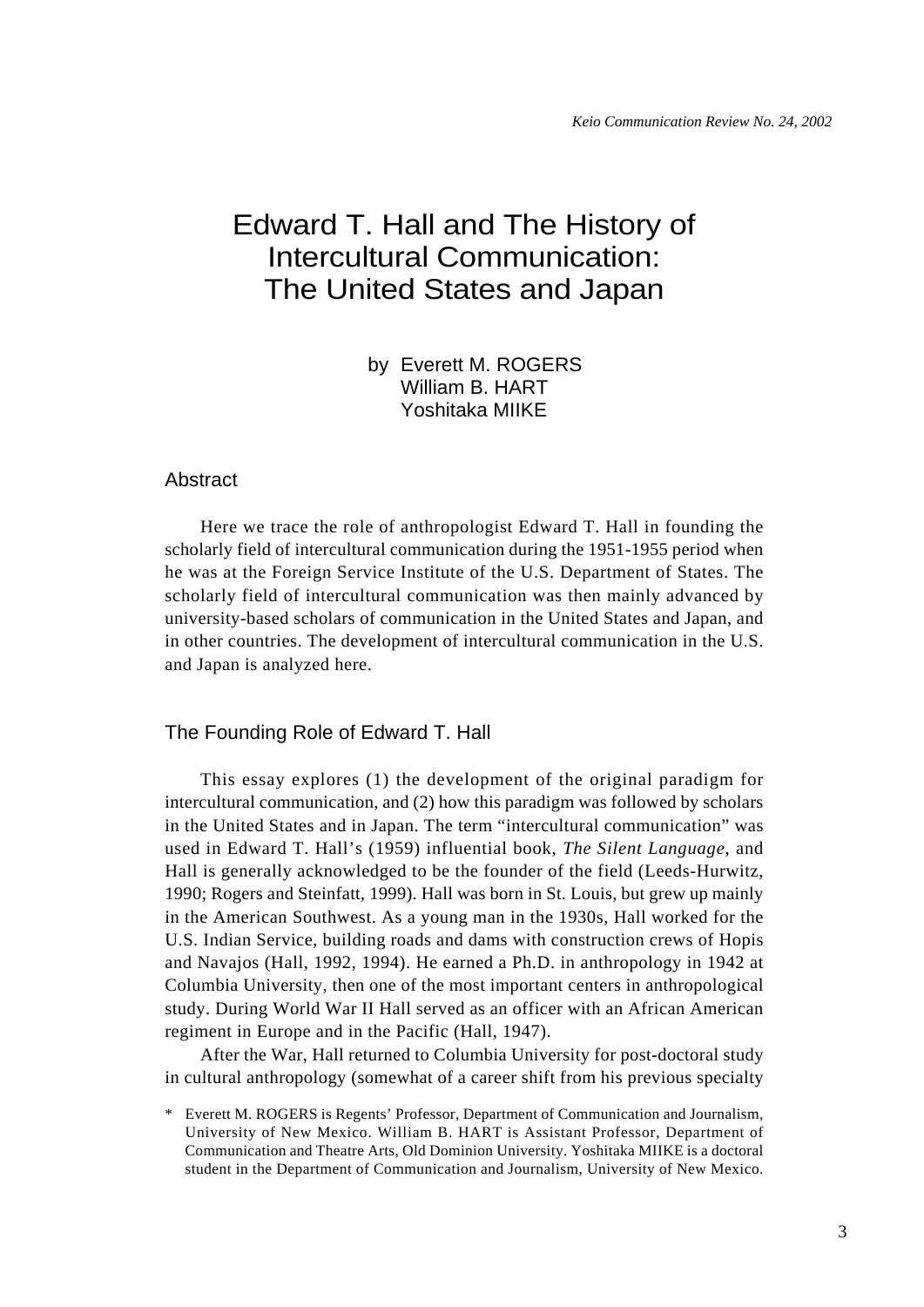in archaeology), where he participated in a seminar with Abram Kardiner, Clyde Kluckhohn, Ruth Benedict, and others on the relationship of psychiatry and anthropology (Hall, 1992). Hall investigated the U.S. government's post-World War II administration of the Pacific island of Truk (Hall, 1950). Then, while teaching at the University of Denver, Hall conducted a race relations study in Denver for the mayor's office (Hall, 1992). After teaching at Bennington College in Vermont, with Erich Fromm, a Freudian psychoanalyst, Hall joined the Foreign Service Institute as a professor of anthropology in 1951. Table 1 details the major events in Edward Hall's life and career.

| <b>Date</b>  | <b>Events</b>                                                                                                                                                                                                    |
|--------------|------------------------------------------------------------------------------------------------------------------------------------------------------------------------------------------------------------------|
| 1914         | Born in Webster Groves, Missouri, a suburb of St. Louis                                                                                                                                                          |
| 1918-32      | Grew up in New Mexico                                                                                                                                                                                            |
| 1933-37      | Worked on the Navajo and Hopi reservations in the U.S. Southwest                                                                                                                                                 |
| 1936         | Earned B.A. in Anthropology from the University of Denver                                                                                                                                                        |
| 1938         | Earned M.A. in Anthropology from the University of Arizona                                                                                                                                                       |
| 1942         | Earned Ph.D. in Anthropology from Columbia University                                                                                                                                                            |
| 1942-45      | Served in WWII, commanding an African American regiment in Europe and<br>the Philippines                                                                                                                         |
| 1946         | Post-doctoral study in Sociology/Cultural Anthropology at Columbia University;<br>conducted research on the U.S. military government administration of Truk                                                      |
| 1946-48      | Chairman, Department of Anthropology, University of Denver; studied race<br>relations in Denver                                                                                                                  |
| 1948-50      | Taught at Bennington College in Vermont, with Erich Fromm                                                                                                                                                        |
| 1950-55      | Director of the Point IV Training Program at the Foreign Service Institute,<br>Washington, D.C.                                                                                                                  |
| 1952-56      | Affiliated with the Washington School of Psychiatry, Washington, D.C.                                                                                                                                            |
| 1955         | Publication of "The Anthropology of Manners" in the Scientific American                                                                                                                                          |
| 1959         | Publication of The Silent Language                                                                                                                                                                               |
| 1960-63      | Affiliated (again) with the Washington School of Psychiatry                                                                                                                                                      |
| 1963-67      | Professor of Anthropology, Illinois Institute of Technology, Chicago; conducted<br>NIMH- funded research on proxemics and interethnic encounters                                                                 |
| 1966         | Publication of The Hidden Dimension                                                                                                                                                                              |
| 1967-77      | Professor of Anthropology, Northwestern University, until his retirement in 1977;<br>conducted further NIMH funded research on proxemics and interethnic encounters                                              |
| 1976         | Participated in the Conference on Intercultural Communication, International<br>Christian University, Tokyo                                                                                                      |
| 1976         | Publication of Beyond Culture                                                                                                                                                                                    |
| 1977         | Presented a paper at the International Communication Association Conference,<br>Berlin (Hall, 1978)                                                                                                              |
| 1977-Present | Living in retirement in Santa Fe, New Mexico; Occasional lectures at SIETAR<br>conferences and the Summer Institute of Intercultural Communication; teaching<br>at the University of New Mexico (1997 and 1999). |

Table 1 Major Events in the Life and Career of Edward T. Hall.

*Source*: Hall (1992, 1994), Hall's 1979 Curriculum Vitae in Box 6, Folder 5 of the E.T. Hall Papers, Special Collections, University of Arizona Library.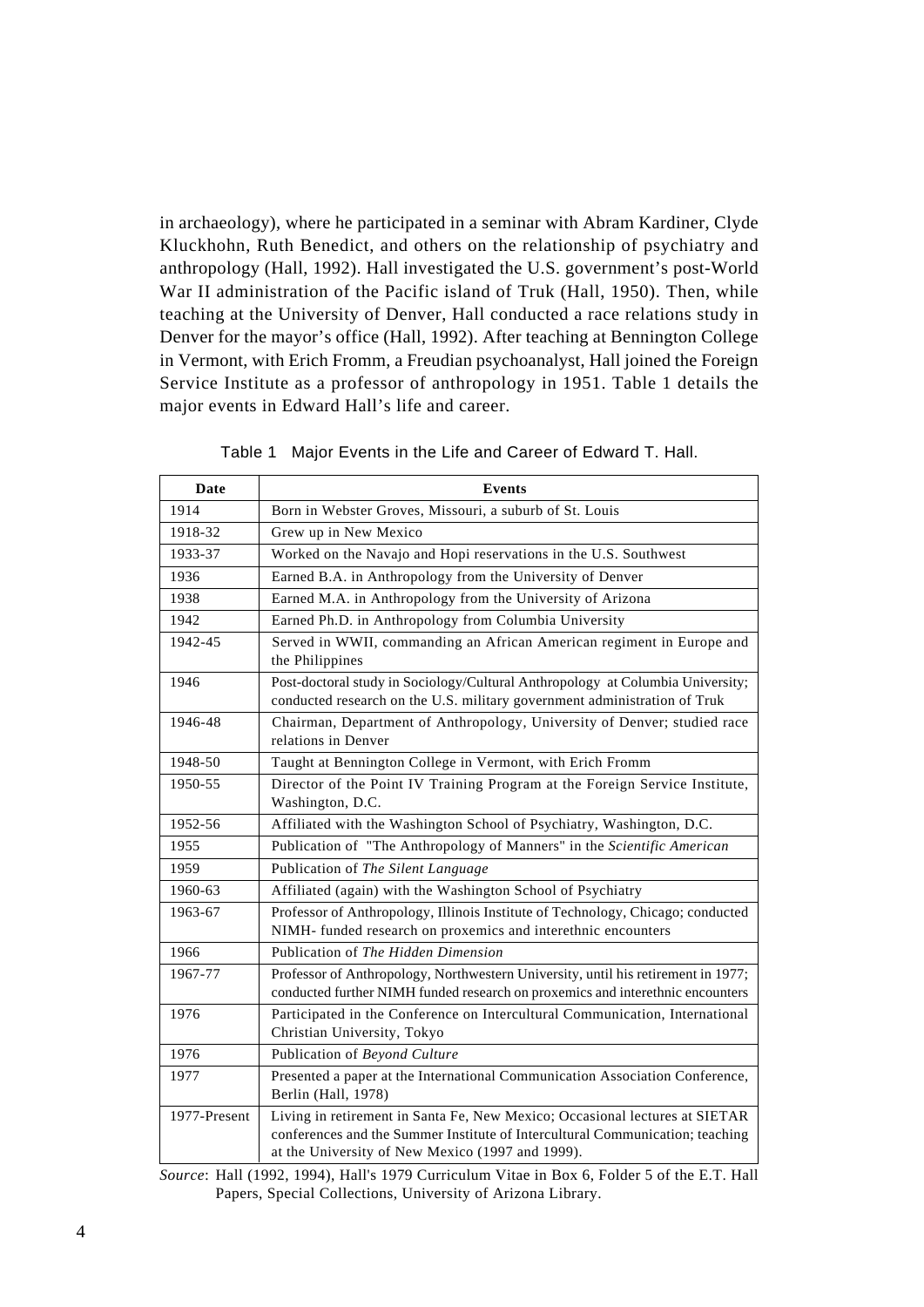#### Scholarly Influences on Hall

The original paradigm for intercultural communication took form in conceptualizations by Hall and others at the Foreign Service Institute in the early 1950s. What were the major intellectual influences on this conceptualization? Hall's early life experiences as he grew up in the culturally diverse state of New Mexico, and commanded an African American regiment in World War II, were important influences. Hall says that from his work with the Hopi and Navajo he learned "firsthand about the details and complexities of one of the world's most significant problems: Intercultural relations" (Hall, 1992, p.76).

Hall's personal experiences brought the problems of intercultural communication to his attention, but scholarly influences brought Hall to the investigation of intercultural communication. Hall's graduate training in anthropology at Columbia University and his work as an applied anthropologist in the Foreign Service Institute brought him in contact with scholars who influenced his conceptualization of intercultural communication. Hall identified four major influences on his work: (1) cultural anthropology, (2) linguistics, (3) ethology, the study of animal behavior, and (4) Freudian psychoanalytic theory (Hall, 1992; Sorrells, 1998).

1. *Cultural Anthropology*: Cultural anthropology served as both a positive and negative influence on Hall's formation of the paradigm for intercultural communication. At Columbia University Hall was particularly influenced by Franz Boas and Ruth Benedict (Hart, 1996b). In *The Hidden Dimension*, Hall acknowledged that the connection that he made between culture and communication in his noted book *The Silent Language* had its beginnings with Boas who "laid the foundation of the view...that communication constitutes the core of culture..." (Hall, 1966, p.1). The strong emphasis on cultural relativism by Boas and Benedict is evident in Hall's work. Margaret Mead, who preceded Hall in helping the U.S. government apply anthropological understandings, and Raymond L. Birdwhistell, who was trained in cultural anthropology and who pioneered the study of kinesics, also influenced Hall.

Hall did not accept certain important aspects of an anthropological perspective, however. Anthropologists generally focus on macro-level, singleculture studies, investigating the economic, government, kinship, and religious systems of a single culture. Hall's approach at FSI focused on the micro-level behaviors of interactions *between* people of *different* cultures. This intercultural approach grew out of his applied work at FSI, where he taught a workshop course, Understanding Foreign People, to American diplomats (Murray, 1994).

2. *Linguistics*: At the FSI, Hall's most influential colleague was George L. Trager, a linguist with post-doctoral training at Yale University with Edward Sapir and Benjamin Lee Whorf from 1936 to 1941 (Carroll, 1940/1956; Hockett, 1993). Trager was perhaps closer to Whorf than any other scholar of his day;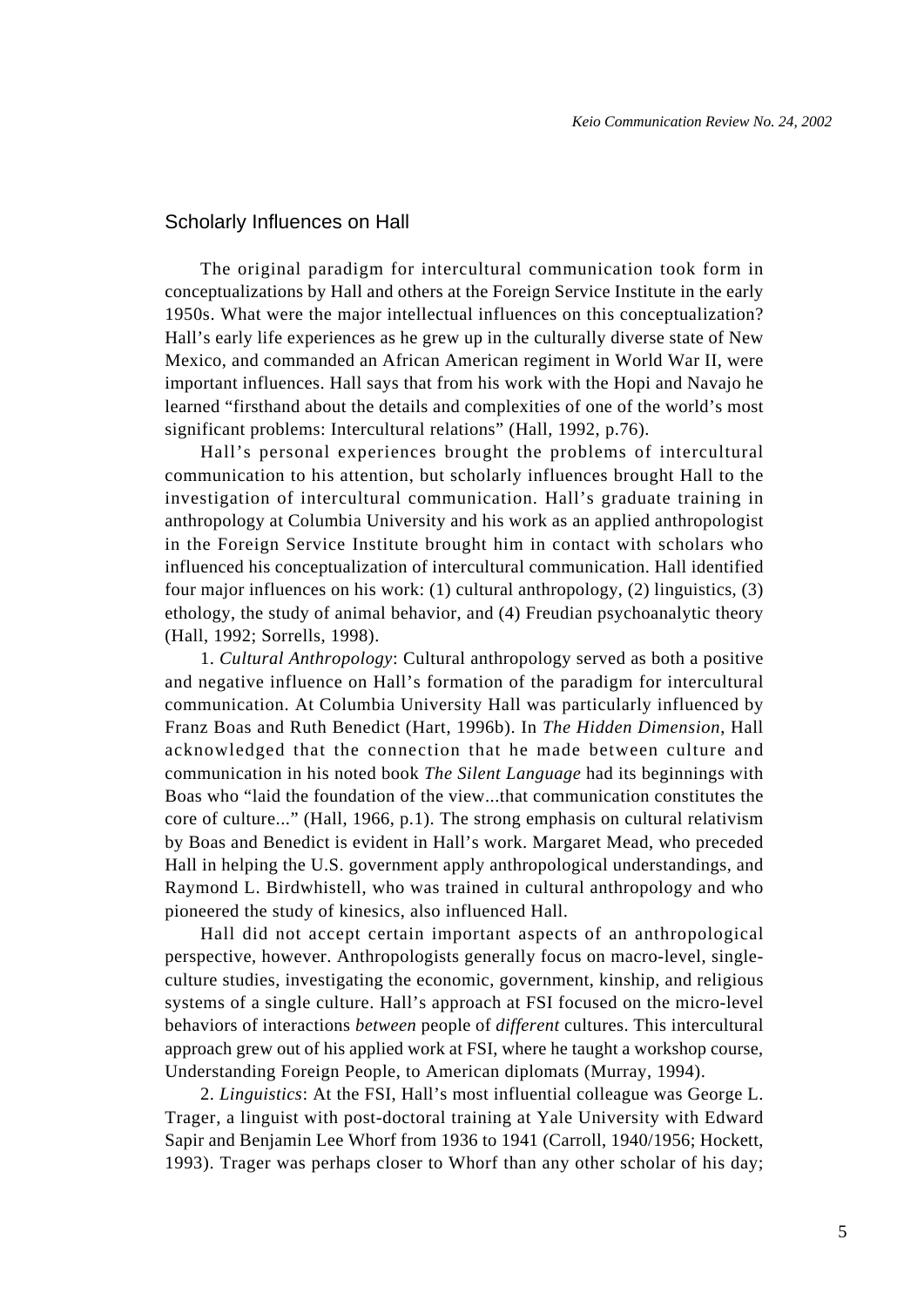they shared scholarly interests in Native American languages of the American Southwest, Hopi for Whorf and Tanoan for Trager (Hockett, 1993). Thus Hall was exposed to the concept of *linguistic relativity*, the process through which language influences human thought and meaning (Whorf, 1940/1956). Hall later said that what Whorf did for understanding the influence of language on human thinking, Hall himself did for human behavior through his study of nonverbal communication (Leeds-Hurwitz, 1990).

3. *Ethology*: Hall developed an interest in biology during his teenage years (Hall, 1992). This interest, particularly in animal behavior, is evidenced in his books *The Hidden Dimension* (concerning animal crowding and the handling of space) and *Beyond Culture* (regarding action chains). The "map of culture" in *The Silent Language* is rooted in biology. Hall's classification of time (and culture) as formal, informal, and technical was based on Paul MacLean's reptilian, limbic, and neo-cortex (triune) brain theory (Sorrells, 1998).

4. *Freudian psychoanalytic theory*: The unconscious level of communication was a strong influence on Hall and his colleagues at the Foreign Service Institute, especially their conception of nonverbal communication. We previously mentioned (1) Hall's participation in the post-doctoral seminar on culture and personality, based on cultural anthropology and psychoanalytic theory, at Columbia University in 1946 (Hall, 1992), and (2) his intellectual friendship with Erich Fromm at Bennington College. While teaching at the FSI, Hall was closely involved with the Washington School of Psychiatry, which was organized and led by Harry Stack Sullivan, who played a major role in introducing Freudian psychoanalytic theory in the United States (Perry, 1982). Hall's office was in the same building as the Washington School of Psychiatry (Hall, 1992, p. 241) and he "knew everyone in the building." Hall's wife, Mildred, was the chief administrative officer for the Washington School of Psychiatry, and Hall was on the School's faculty (Hall, 1992). Hall invited psychiatrists like Frieda Fromm-Reichmann (Erich Fromm's ex-wife) to his training sessions at the FSI, in order to interest them in intercultural communication (especially nonverbal communication), and, in return, to gain a deeper understanding of psychoanalytic theory. Hall spent seven years in psychoanalysis while living in Washington, D.C. (Hall, 1992).

In *The Silent Language*, Hall (1959, pp. 59) stated: "One of the most dramatic and revolutionary of Freud's achievements was his elaborate analysis of the role of the unconscious....After Freud it became common to think of ourselves as beings who existed on a number of different levels at once." This "out-ofawareness" level of human communication (a terminology Hall [1959, p. 62] credited to Harry Stack Sullivan) was taught to his trainees at the Foreign Service Institute, and is reflected in the title of Hall's (1959) book, *The Silent Language*. Here Hall (1959, pp. 59-60) stated: "Freud also relied heavily on the communicative significance of our acts rather than our words. Freud distrusted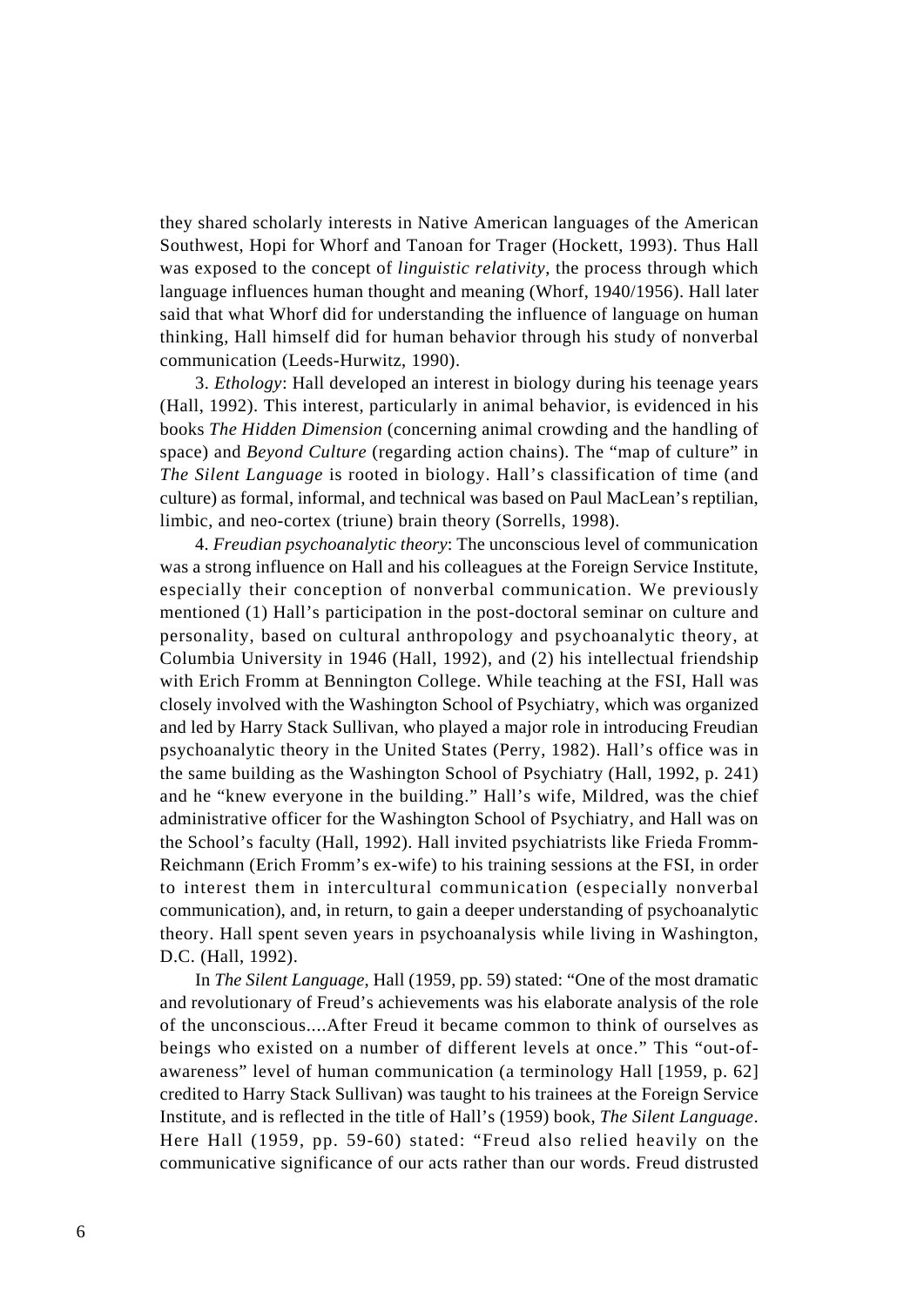the spoken word, and a good deal of his thinking was based on the assumption that words hid much more than they revealed."

Hall was *not* influenced in forming the paradigm for intercultural communication by Georg Simmel's (1908, 1921) theory of the stranger nor by Charles Darwin's (1872/1965) research on the nonverbal communication of facial expressions. Neither source is cited in any of Hall's writings, although both are today considered important roots of intercultural communication (Gudykunst and Kim, 1984/1997; Rogers and Steinfatt, 1999; Rogers, 1999).

Figure 1 diagrams the main intellectual influences on Hall's conceptualization of intercultural communication, and the influences among those who influenced Hall. These main influences from cultural anthropology/linguistics and from Freudian psychoanalytic theory converged while Edward Hall was at the Foreign Service Institute.



Figure 1 Intellectual Influences on Edward T. Hall's Paradigm of Intercultural Communication.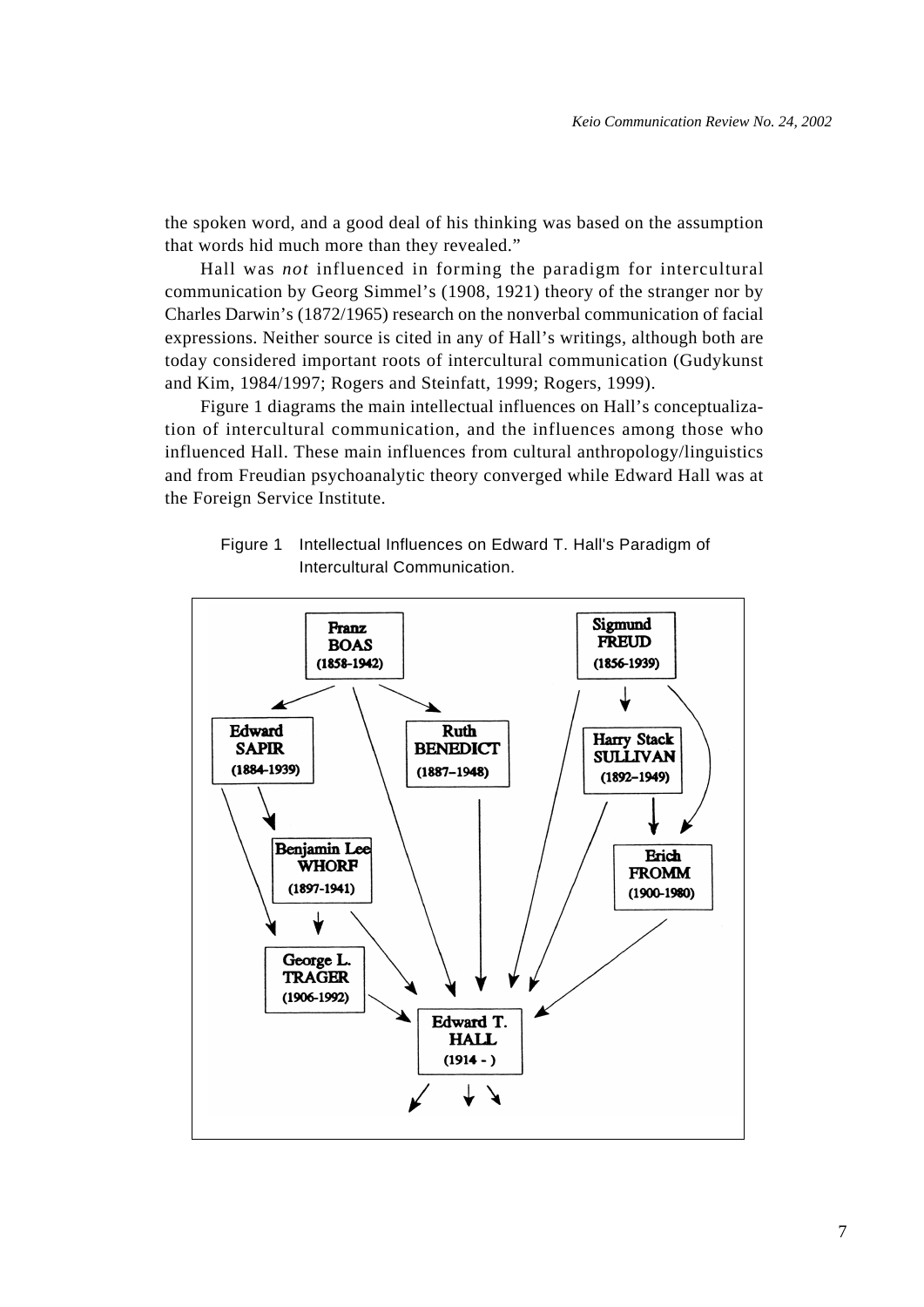#### The Foreign Service Institute

Leeds-Hurwitz (1990) stated: "The story of intercultural communication begins at the Foreign Service Institute." Many concepts utilized today in the field of intercultural communication had been formulated in the decades prior to the intellectual heyday of the Foreign Service Institute from 1951 to 1955. Examples are Georg Simmel's (1908 and 1921) concept of the stranger, William Graham Sumner's (1946/1940) concept of ethnocentrism, and Benjamin Lee Whorf's (1940) linguistic relativity theory. However, in 1951 the study of intercultural communication did not yet have a name, its conceptualization at the intersection of culture and communication had not yet occurred, and the study of nonverbal communication as a "silent language" component of intercultural communication had not been recognized. The field of intercultural communication was in a pre-paradigmatic era (Kuhn, 1962/1970) before 1950 (Rogers and Hart, 2001).

What was the Foreign Service Institute, and how was the original paradigm for the scholarly field of intercultural communication formulated at FSI? The United States emerged from World War II as a major world power. However, the American diplomatic corps was not particularly effective. American diplomats seldom learned the language or the culture of the country to which they were assigned; for example, only 115 of 3,076 Foreign Service officers knew Japanese or Chinese (Anonymous, 1956). At the time that Lederer and Burdick (1958) wrote their highly critical book, *The Ugly American*, the U.S. ambassadors to France, Italy, Germany, Belgium, the Netherlands, Norway, Turkey, Japan, Korea, Thailand, Vietnam, and Indonesia did not know the national language of the country in which they were posted. In contrast, 90 percent of all Russian diplomatic staff, including officials, secretaries, and chauffeurs, spoke the language of their country of assignment. As one U.S. Department of State administrator remarked: "Selecting, training, and promoting Foreign Service officers on the basis of foreign language skill is a little like picking chorus girls for moles and dimples. From the balcony it doesn't matter" (Bradford, 1960, as cited in Leeds-Hurwitz, 1990).

In 1946, the U.S. Congress passed the Foreign Service Act, which established the Foreign Service Institute in the U.S. Department of State to provide training throughout the careers of Foreign Service officers and other State Department personnel like American development workers. One function of the FSI was to teach language skills, a type of training that was carried out quite successfully. The FSI hired several of the key linguists who had been involved in the Army Language Program during World War II, which was designed with the help of the Modern Language Association. With the Army Language instructors came the strategy of using native speakers, and thus the importance of cultural understanding in the process of language instruction. The linguist George L.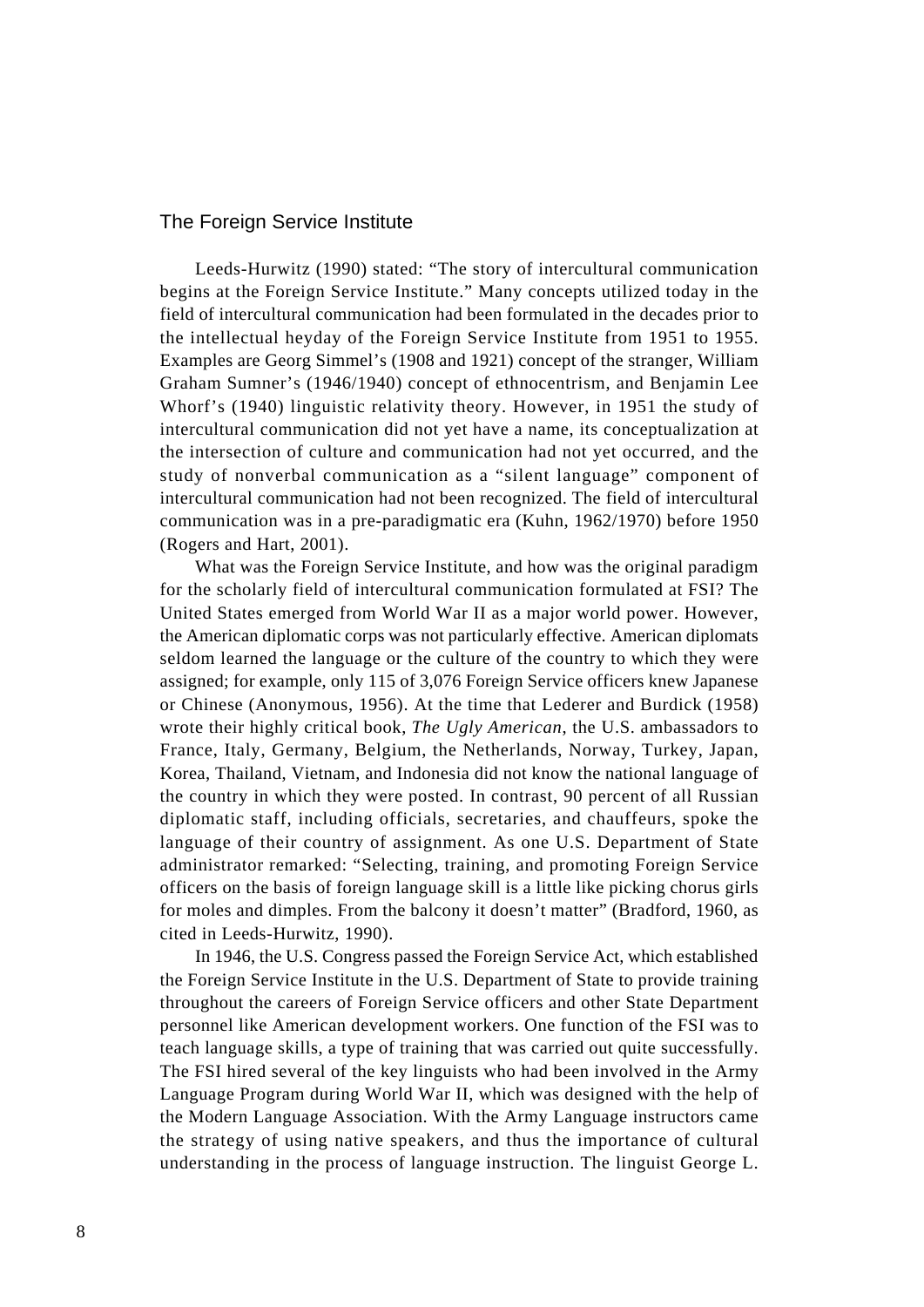Trager played a key role with Edward T. Hall in explicating the new field of intercultural communication at the FSI (Rogers & Hart, 2001).

#### Culture and Communication

Initially, Hall and the other anthropologists on the FSI staff taught their trainees about the concept of culture, and about the macro-level details of specific cultures such as their kinship structure and social institutions. The diplomats and development technicians studying at FSI were underwhelmed by this rather conventional anthropological approach. Hall (1959, p.32) noted: "There seemed to be no 'practical' value attached to either what the anthropologist did or what he made of his discoveries." The trainees complained to Hall that what the anthropologists told them about working with the Navajo was of little value to them because the United States did not have an embassy on the Navajo Reservation (Hall, 1959). The FSI trainees insisted that they needed to understand how to communicate effectively with individuals who had a different culture than their own. Hall (1959) concluded: "By and large, it is useless to deal with culture on the meta level."

Hall began to meet every weekday afternoon with George Trager to discuss how to reconceptualize the anthropology curriculum at FSI (Hall, 1992; Sorrells, 1998), thus bringing together linguistic and anthropological perspectives into an intellectual convergence that eventually became known as intercultural communication. Out of their joint work, Hall and Trager (1953) wrote a Foreign Service Institute training manual, *The Analysis of Culture*, in which they created a 10 by 10 matrix for mapping a given culture along certain dimensions (this matrix is reproduced in Hall's [1959, pp. 190-191] *The Silent Language*). Communication was one of the most important dimensions. The focus in the Hall/Trager collaboration was on communication *across* cultures. Hall concluded: "Culture is communication and communication is culture" (Hall, 1959, p. 186).

Hall stressed the micro-level aspects of space and time as they affected what we today call nonverbal communication. Raymond L. Birdwhistell taught at the FSI in summer, 1952, and wrote an FSI manual on kinesics, or body movements (Birdwhistell, 1952). The analysis of nonverbal communication at FSI dealt particularly with out-of-awareness communication behavior, the unknowing and often uncontrolled dimension of interpersonal communication, and was influenced by the concept of the subconscious, drawn from Freudian psychoanalytic theory.

The Foreign Service Institute trainees were highly receptive to the new paradigm of intercultural communication that Hall and Trager created. The basic course that Hall taught was a four-week orientation workshop for mid-career diplomats and technical assistance workers, some of whom were accompanied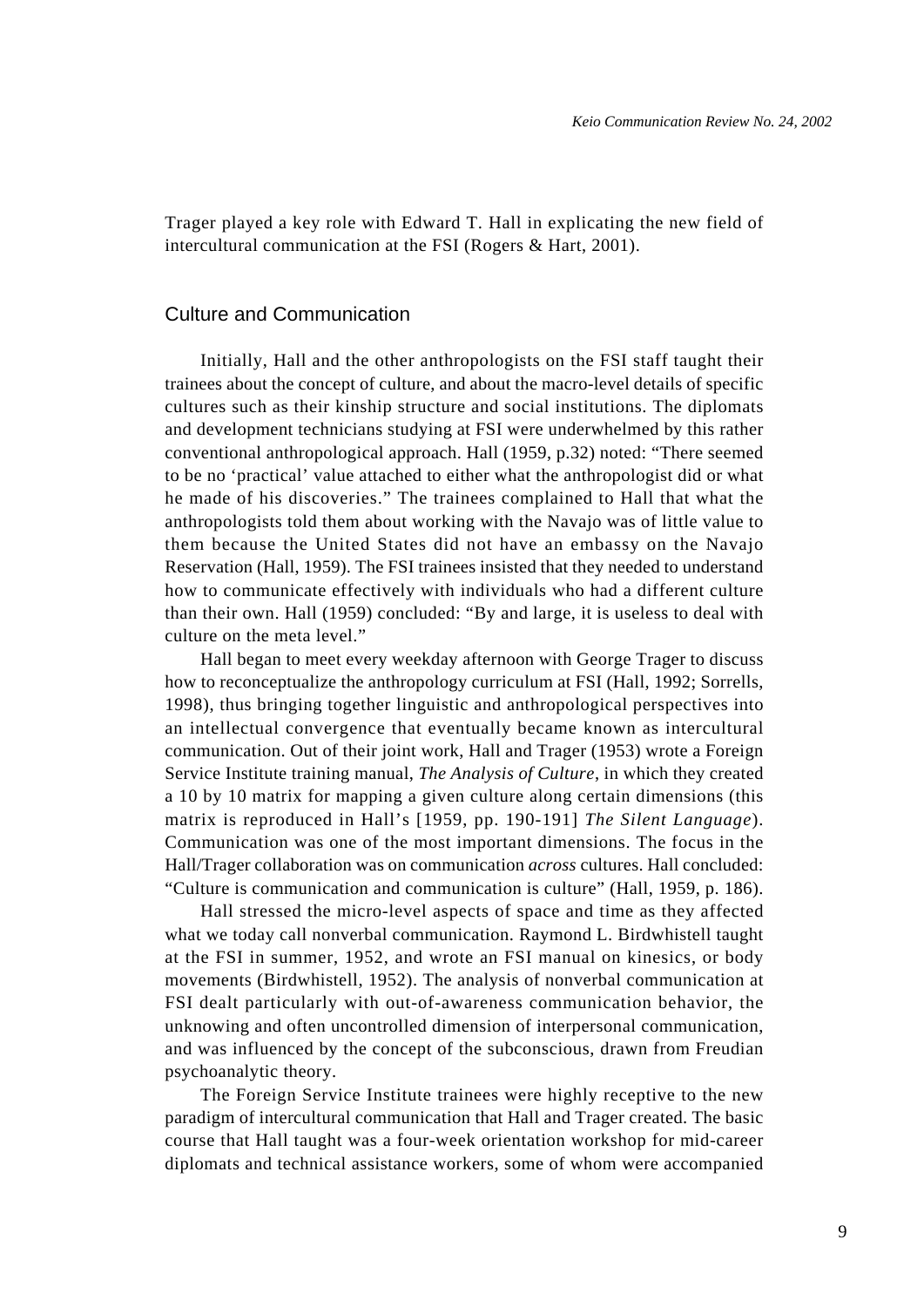by their spouse. About half of the course content was language instruction and the other half was intercultural communication. Hall trained 2,000 people at the FSI over a five-year period, mainly in batches of 30 to 35. The methods of training were highly participatory and experiential. Hall de-emphasized listening to lectures and reading books as a means of understanding intercultural communication. Hall gained useful classroom examples of intercultural communication from his trainees, many of whom already had extensive international experience. Further insights and teaching examples were obtained by Hall's travels to visit his former trainees in their overseas assignments.

Why did the "intellectual Camelot" for intercultural communication at FSI end in 1955? The Foreign Service Institute was embedded within the U.S. Department of State, with the purpose of training Foreign Service personnel. FSI was one part of a government bureaucracy, and the anthropologists and linguists teaching at FSI had difficulties in dealing with the rest of the U.S. State Department, which was suspicious of the enclave of academics at FSI. Hall (1992, p. 202) remembers that "My message was frequently misunderstood and actively resisted by most of the administrators as well as the members of the Foreign Service." Eventually, the State Department decided to "clean out the anthropologists" from the Foreign Service Institute. With the departure of Hall and Trager, and others, the brief window of academic creativity that had flourished at the FSI from 1951 to 1955 closed. The intellectual center of intercultural communication moved elsewhere, eventually (a decade or so later) to university-based departments of communication. One of the most important means of disseminating the elements of the original paradigm for intercultural communication, worked out at the Foreign Service Institute, was via Hall's (1959) important book, *The Silent Language*.

## Hall's Paradigm for Intercultural Communication

What were the main elements of the *paradigm*, defined as a conceptualization that provides exemplary problems and methods of research to a community of scholars (Kuhn, 1962/1970), for intercultural communication?

1. *The FSI scholars focused on intercultural communication, rather than on macro-level monocultural study, which Hall originally (and unsuccessfully) taught the FSI trainees*. Although intercultural communication had roots in anthropology and linguistics, it became quite different from either in the decades following 1955.

2. *Nonverbal communication, defined (by Hall) as communication that does not involve the exchange of words*. Hall, Trager, and Birdwhistell created the empirical study of various types of nonverbal communication (proxemics, chronemics, and kinesics), setting forth the leads that were followed up by later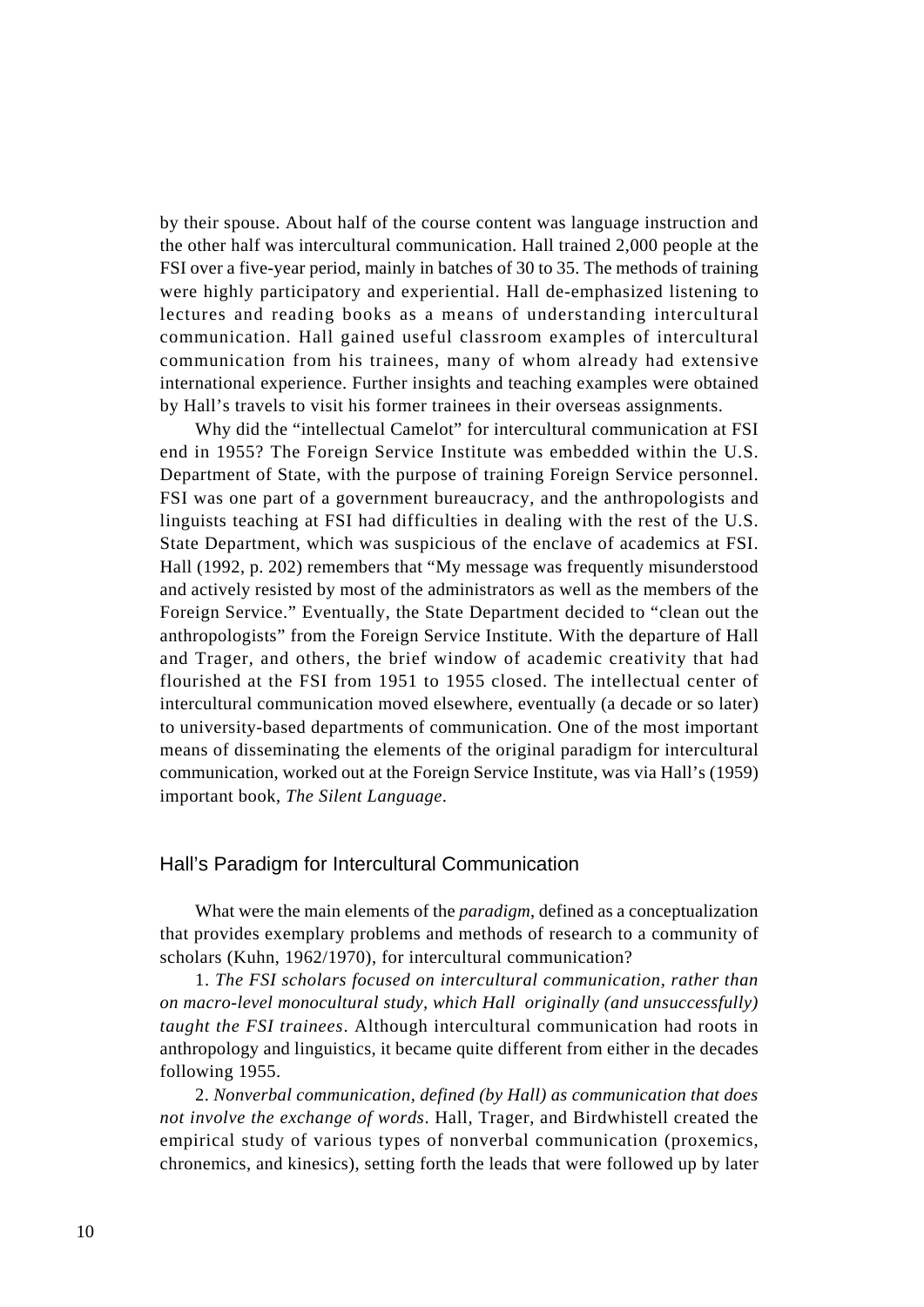generations of nonverbal communication scholars.

3. *The emphasis, especially in nonverbal communication, was on the outof-awareness level of information-exchange*. Here Hall was influenced by Sigmund Freud, Erich Fromm, and Harry Stack Sullivan (Hall, 1992), and by Raymond Birdwhistell.

4. *The approach to intercultural communication accepted cultural differences and was nonjudgemental, reflecting a perspective from anthropological research and training*. Here, Hall followed in the footsteps of Franz Boas and Ruth Benedict in strongly supporting cultural relativism, the belief that a particular cultural element should only be judged in light of its context (Modell, 1983; Herskovits, 1973).

5. *Participatory training methods were necessitated in part because intercultural communication was taught in all-day workshop sessions at the Foreign Service Institute to midcareer trainees who already had extensive experience in the field*. Hall and his fellow trainers at the FSI used simulation games, exercises, and other participant-involving methods of experiential instruction.

6. *Intercultural communication began as a highly applied type of training, intended to ameliorate the lack of skills of U.S. American diplomats and development technicians*.

These six main elements of the paradigm worked out at the Foreign Service Institute generally characterize the field of intercultural communication today as it is taught at U.S. universities (Gudykunst and Kim, 1984/1997), and to some degree in Japan.

#### The Silent Language

*The Silent Language* was the founding document of the new field of intercultural communication, although it was not written with this purpose in mind, nor was it even directed at an academic audience. The book was written for the general public, and became a major best-seller. It also had a profound influence on academic scholars.

The editor of *Scientific American* corresponded with Hall in 1954, inviting him to write an article to be titled "The Anthropology of Manners," based on what he was teaching at the Foreign Service Institute. Hall submitted this article, which was promptly published (Hall, 1955). In the most-quoted section of this article, Hall described the handling of space during conversations: "A U.S. male...stands 18 to 20 inches away when talking face to face to a man he does not know very well; talking to a woman under similar circumstances, he increases the distance about four inches. A distance of only 8 to 13 inches between males is considered...very aggressive. Yet in many parts of Latin America and the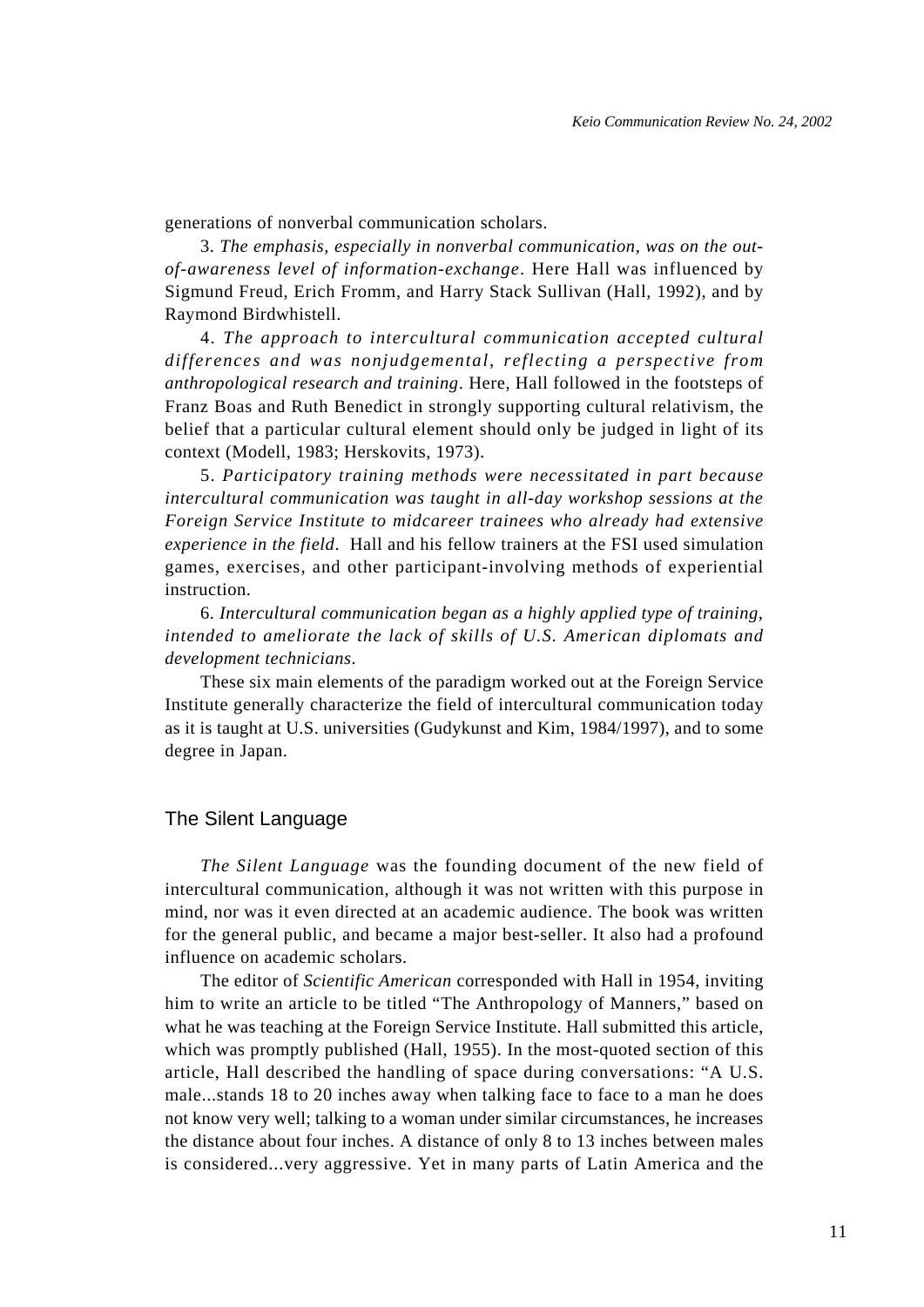Middle East, distances which are almost sexual in connotation are the only ones at which people can talk comfortably." Hall (1955) concluded: "If you are a Latin American, talking to a North American at the distance he insists on maintaining is like trying to talk across a room."

Shortly after publication of Hall's 1955 article, Clarkson Potter, Associate Editor at Doubleday, asked Hall to write a popular book in nontechnical language by expanding his *Scientific American* article. Hall proposed that the book be coauthored with George Trager, and a contract with Doubleday was signed. However, a year later, before much of the book manuscript was written, Trager withdrew as a coauthor when he left the Foreign Service Institute to accept a faculty appointment at the University of Buffalo. Potter played an important role in shaping the book, and completed editing *The Silent Language* as a labor of love after he resigned from Doubleday to become editor of another publishing company. Hall (1992, p. 256) stated: "I started writing *my first real book*, *The Silent Language*, one hour a day between five and six in the morning when no one could bother me." The manuscript went through several revisions, and through several titles, from *The Analysis of Culture*, to *Culture: The New Frontier*, and finally to *The Silent Language*.

*The Silent Language* contained key chapters on "What Is Culture?" "Culture Is Communication," "Time Talks," and "Space Speaks." The book placed a heavy emphasis on nonverbal communication, with at least 20 percent of the content given to this topic. An important appeal of *The Silent Language* to its readers was its illumination of previously hidden dimensions of human communication, particularly proxemics (how space affects communication) and chronemics (how time affects communication). Examples from a wide range of cultures were included in the book, drawn from Hall's work experiences with the Hopis and Navajos in the 1930s, his evaluation of development programs on the island of Truk in 1946, and, especially, the intercultural communication experiences of his FSI trainees.

### Impacts of The Silent Language

*The Silent Language* impacted the public, the scholarly community of intellectuals and social scientists, and Edward Hall's career. *The Silent Language* was an impressively popular book, with 505,000 copies sold during the period from 1961 to 1969. In addition, selections from *The Silent Language* were reprinted in many dozens of edited books, magazines, and other publications. The book was translated into six languages, including Japanese in 1966 (by Masao Kunihiro and others).

The popularity of *The Silent Language* vaulted Hall into a different lifestyle and workstyle of public lectures, wide travel, interviews with *Psychology Today*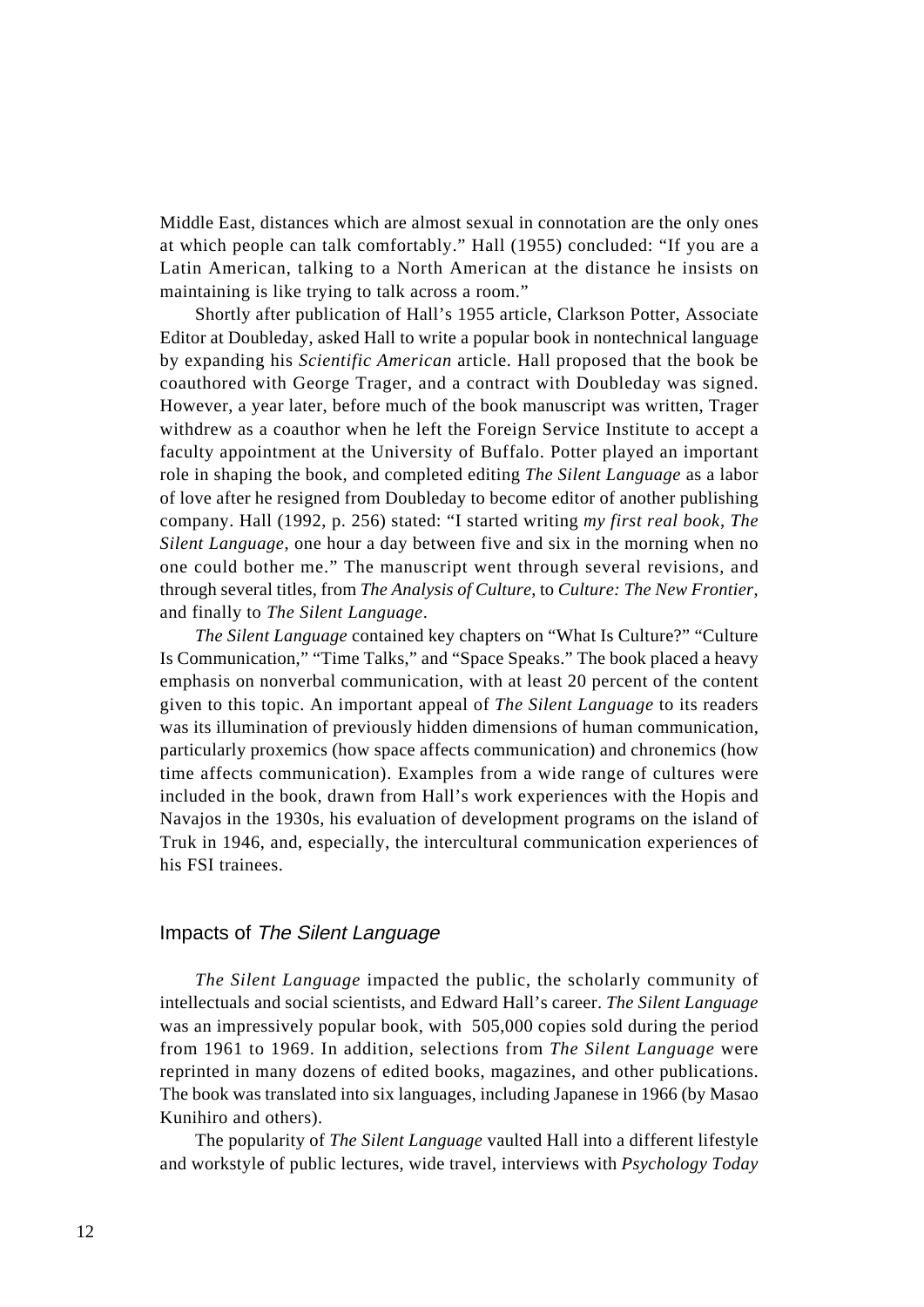and *Playboy*, and a circle of famous friends like Marshall McLuhan (Rogers, 2000), Margaret Mead, David Riesman, and Buckminster Fuller. Hall's discussions and correspondence with these leading thinkers undoubtedly advanced his conceptualization of intercultural and nonverbal communication, as is suggested by his later books on proxemics (Hall, 1966) and chronemics (Hall, 1983).

## From the FSI to the Field of Intercultural Communication

Despite the intellectual impacts of the paradigm developed at the Foreign Service Institute, Hall "made no attempt to create a new academic field with a novel research tradition" (Leeds-Hurwitz, 1990). While he promoted the ideas formulated at the FSI through his articles and books, like *The Silent Language*, Hall did not perceive of himself as founding an academic specialty. He continued to think of himself as an anthropologist, rather than as a communication scholar. Hall continues to hold this viewpoint.

Nonetheless, Edward Hall founded intercultural communication, and *The Silent Language* was the founding document of the field. Hall laid the intellectual foundation upon which many others have built. These later scholars were not linguists, presumably because linguistics focuses on *verbal* communication, not nonverbal communication (Rogers and Steinfatt, 1999). Why did the study of communication between people of different cultures come to be a sub-field of communication study, and not anthropology? Two possible explanations are: (1) Hall did not actively promote the institutionalization of intercultural communication within anthropology, and (2) Hall lacked a following of Ph.D. protégés in anthropology.

Hall was a somewhat accidental founder of the new field of intercultural communication, and he did not foster its institutionalization in American universities (Rogers, 1994). However, Hall continued to conduct scholarly research in nonverbal communication (mainly in proxemics) during the era that he taught at the Illinois Institute of Technology (1963-1967) and at Northwestern University (1967-1977), and to write several important books about intercultural communication (Hall, 1966, 1976, and 1983). Nevertheless, a reading of Hall's extensive correspondence in the University of Arizona archives shows that while he was an active intercultural communication researcher, he did not see his role as that of establishing the field of intercultural communication in university departments of anthropology (or communication or any other field).

Ph.D. students can play an important role in establishing and advancing a new field of study. Hall lacked a large number of Ph.D. students who followed in his direct footsteps. The FSI was not a degree-granting institution, and "The FSI students were an unpromising pool of recruits for a theory group, even had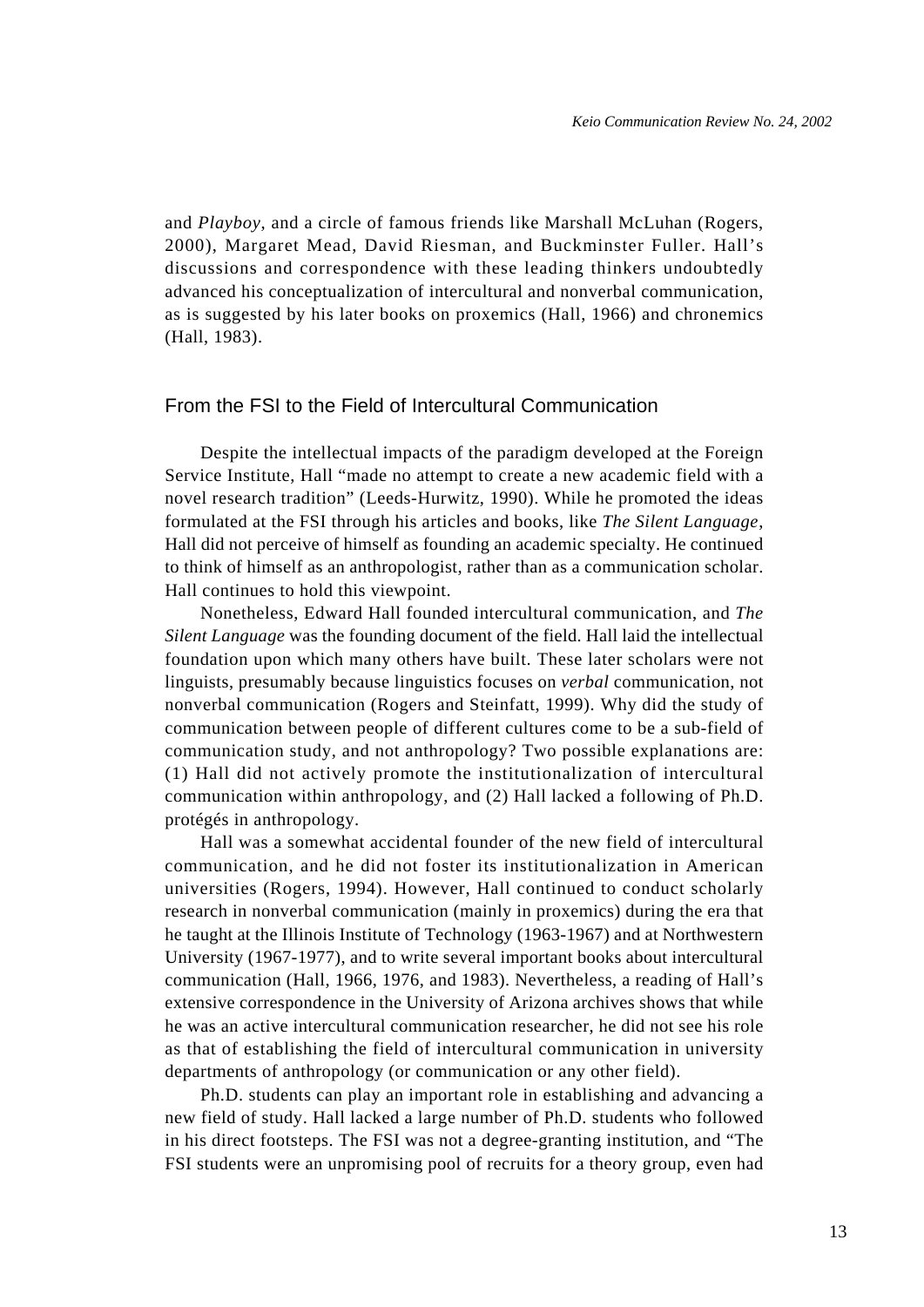Hall's inclination been to build a unified theory and constitute a theory group" (Murray, 1994, p. 220). It was left to communication scholars in the 1960s and 1970s to explore further along the path of intercultural communication started by Edward Hall in the late 1950s. He retired from full-time university teaching in 1977, which largely ended his prospects for creating academic followers.

The study of intercultural communication first appeared as part of communication study in the late 1960's via books such as Alfred Smith's (1966) *Communication and Culture*, and through courses taught in communication departments (Hart, 1996). Table 2 traces the history of intercultural communication study.

| Date         | <b>Events</b>                                                                                                                                                                                                                                             |
|--------------|-----------------------------------------------------------------------------------------------------------------------------------------------------------------------------------------------------------------------------------------------------------|
| 1950-55      | Development of the original paradigm of intercultural communication by<br>Edward T. Hall and others at the Foreign Service Institute in Washington, D.C.                                                                                                  |
| 1955         | First publication on intercultural communication by Hall ("The Anthropology<br>of Manners" in Scientific American)                                                                                                                                        |
| 1959         | Publication of The Silent Language in English (a Japanese edition appeared in<br>1966).                                                                                                                                                                   |
| Late $1960s$ | Development of the first intercultural courses at universities (e.g., University<br>of Pittsburgh); and publication of Alfred Smith's (1966) Communication and<br>Culture.                                                                                |
| 1970         | International Communication Association established a Division of Intercultural<br>Communication                                                                                                                                                          |
| 1972         | First publication of an edited book on Intercultural Communication: A Reader,<br>by Larry A. Samovar and Richard E. Porter                                                                                                                                |
| 1973         | Intercultural Communication by L.S. Harms at the University of Hawaii is<br>published (the first textbook on intercultural communication).                                                                                                                |
| 1974         | First publication of International and Intercultural Communication Annuals;<br>The Society of Intercultural Education, Training and Research (SIETAR) is<br>founded                                                                                       |
| 1975         | An Introduction to Intercultural Communication by John C. Condon and Fathi<br>Yousef is published (the second textbook in intercultural communication); the<br>Speech Communication Association established a Division of Intercultural<br>Communication. |
| 1977         | International Journal of Intercultural Relations begins publication.                                                                                                                                                                                      |
| 1983-Present | Theory development in intercultural communication is emphasized (e.g., three<br>International and Intercultural Communication Annual volumes on intercultural<br>communication theory are published)                                                      |
| 1998         | Founding of the International Academy of Intercultural Relations                                                                                                                                                                                          |

| Table 2 | Major Events in the Development of the Field of |
|---------|-------------------------------------------------|
|         | Intercultural Communication.                    |

*Source*: Hart (1996) and E.T. Hall Papers, Special Collections, University of Arizona Library.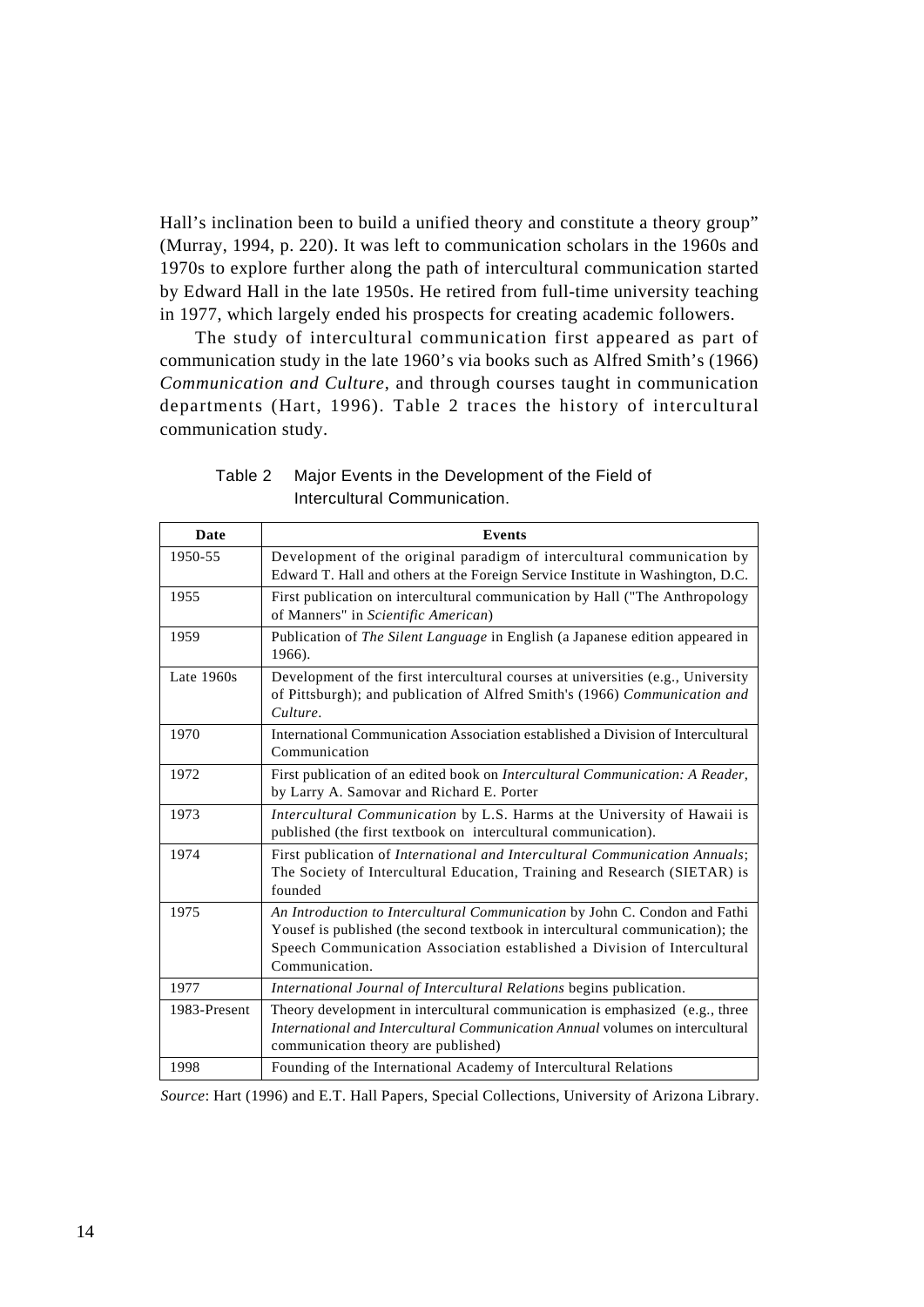Over the past four decades the field of intercultural communication has grown mainly within university departments of communication. Dozens of textbooks on intercultural communication have appeared. Throughout the growth of intercultural communication study, Hall's work has remained influential. Hall and his publications are still highly cited, both within the field of intercultural communication and outside of the field. Hall ranks as the second most-cited intercultural communication author and three of his books are among the mostcited books in intercultural communication, on the basis of the Social Science Citation Index from 1972 to 1998 (Hart, 1999a). Hall was considered the most influential figure in the field of intercultural communication by respondents in a survey of U.S. members of the Society for Intercultural Education, Training and Research (SIETAR) (Harman and Briggs, 1991).

#### Intercultural Communication in Japan

American and Japanese intercultural communication scholars began studying U.S./Japanese communication behavior in the 1970s, stressing the differences in individualism/collectivism, low-context/high-context cultures, self-disclosure, and other values (Condon & Saito, 1974, 1976; Barnlund, 1975). Communication research on American/Japanese interaction, conducted by both U.S. and by Japanese intercultural communication scholars, expanded tremendously in the following decades. Today there are more studies of Japanese/American communication than of intercultural communication between any two other cultures (Ito, 1992). Why? The United States and Japan are the two largest economic powers in the world, and a high volume of trade and personnel interchange occurs between them.

Further, several early and influential communication scholars, such as John C. Condon, William B. Gudykunst, and Clifford Clarke had personal life experiences involving Japanese/American communication, which influenced their research and writing about intercultural communication. Condon taught for a dozen years in the 1970s, 1980s, and 1990s at International Christian University, Tokyo. Gudykunst served at a U.S. Navy base in Japan, in charge of intercultural communication. Clarke, a founder of the Summer Institute in Intercultural Communication at Stanford University (now held annually near Portland, Oregon), was raised by American missionary parents in Japan. Several important conferences and workshops on intercultural communication were held in Japan, bringing together scholars from the U.S. and Japan to focus on this new, growing field. Condon and Mitsuko Saito, his faculty colleague, organized two important conferences on intercultural communication, held at International Christian University, out of which books were edited (Condon & Saito, 1974, 1976).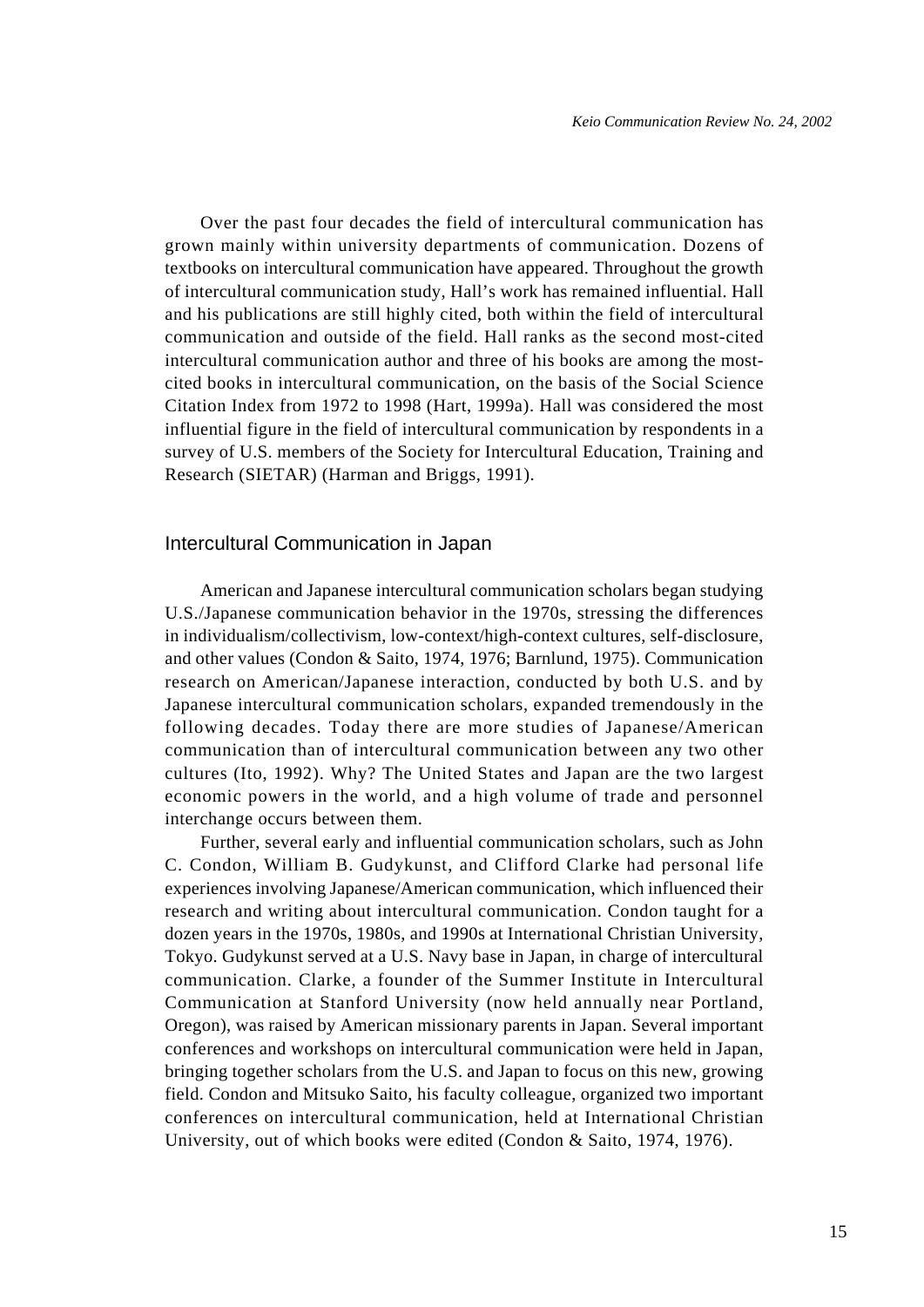While courses in intercultural communication are taught throughout the world today, usually in university departments of communication, in Japan these courses are also offered in university departments of English and schools of business. One reason for the growing popularity of intercultural communication, and for the location of some courses in business schools, is that this field is perceived in Japan as a particularly useful skill for use in international business.

#### The Influence of Hall on Intercultural Communication in Japan

Edward T. Hall made three major contributions to the field of intercultural communication in Japan.

1. Hall's work made clear the concept of intercultural communication in Japan (he had also been one of the first scholars to use this term in the United States), stressing that interaction with non-Japanese people involved more than the mere exchange of words. Cultural systems of beliefs, values, and worldviews were also involved. Until Hall, much emphasis for so-called "internationalization" or "international communication" in Japan was placed simply on the mastery of *eikaiwa* (English conversation). The Japanese public prior to the mid-1960s believed that once an individual learned *eikaiwa*, that person would be an effective international communicator. Japanese simultaneous interpreters, who knew that much more was involved in achieving competence in dealing with Englishspeaking people, therefore felt the need to introduce such concepts as intercultural communication in Japan. Masao Kunihiro, who had majored in anthropology at the University of Hawaii, took notice of Hall's work in intercultural communication in order to meet this need. As in the United States, Hall's work helped Japanese scholars to identify the parameters of intercultural communication research and to establish this field in Japan by emphasizing the role of culture in communication with people from English-speaking countries. The introduction of Hall's concept of intercultural communication also brought interdisciplinary perspectives to the issue of Japanese interactions with non-Japanese. The International Christian University conferences included Japanese scholars from various disciplines, including Takeo Doi and Chie Nakane.

Two early and influential Japanese scholars of intercultural communication were (1) Masao Kunihiro, a university professor and legislator who co-translated Hall's *The Silent Language* (*Chinmoku No Kotoba*) into Japanese (with Yoshimi Nagai and Mitsuko Saito), and who served as a main channel in introducing Hall's paradigm, and (2) Mitsuko Saito, who, as a professor at International Christian University and a co-translator of Hall's influential book, and a coauthor with John C. Condon, trained simultaneous translators. These scholars understood that some English words lacked an equivalent in Japanese, and vice versa. The uniqueness of the Japanese language, and the difficulties in translating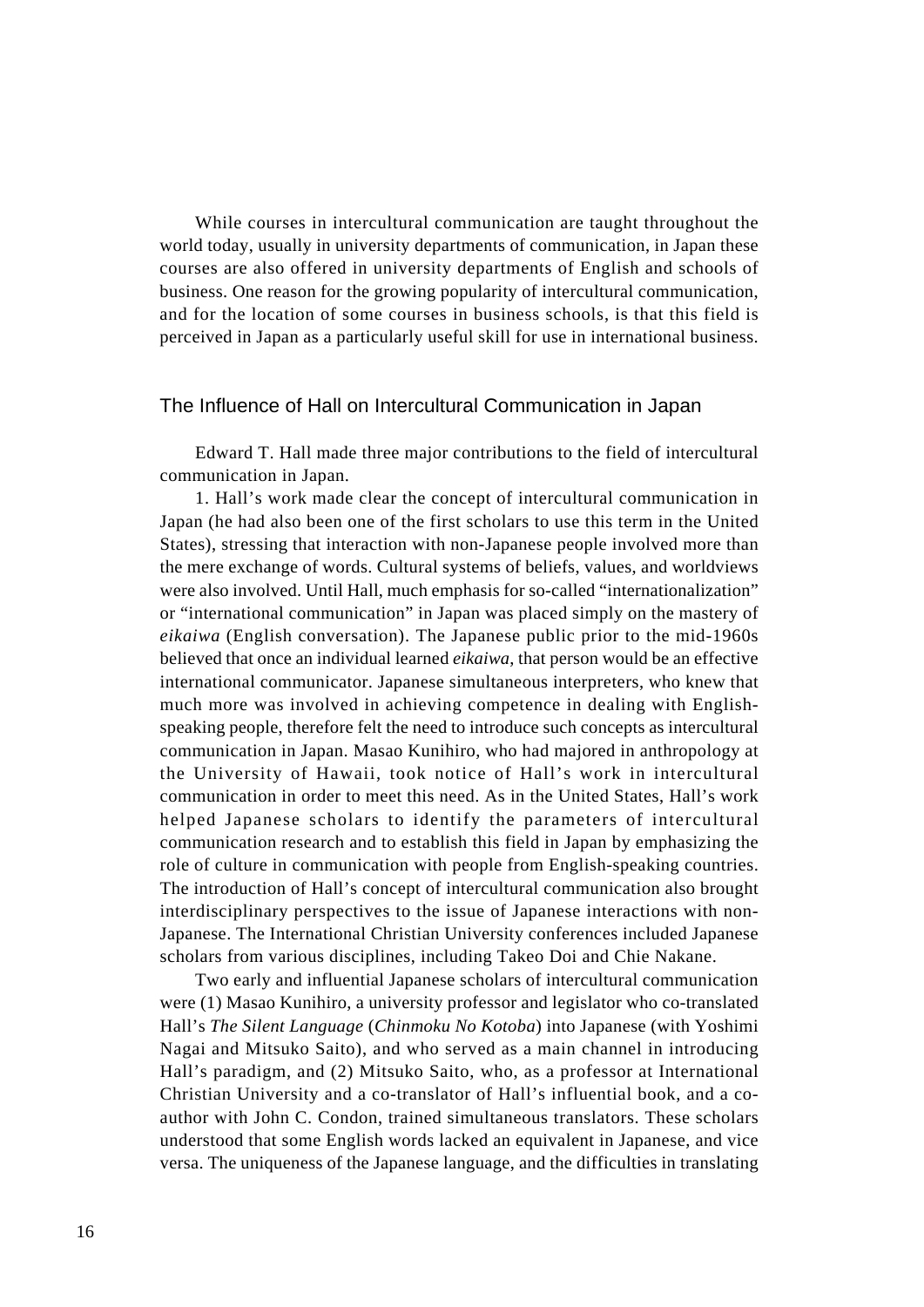such words as *amae* into English, and such English words as "love" into Japanese, attracted the attention of Japanese intercultural communication scholars (Kunihiro, 1973). For example, Doi (1974) pointed out that *amae* is a Japanese expression for verbal or nonverbal communication behavior intended to extract actions or words of love or special attention from another person (Ito, 2000).

2. Hall's work directed the attention of Japanese scholars and language educators to nonverbal aspects of Japanese interpersonal and intercultural communication. Stimulated by Hall's writings, they started to describe cultural characteristics of Japanese nonverbal communication (e.g., Ishii, 1973, 1988) and to examine the influence of nonverbal communication on Japanese intercultural communication, primarily with English-speaking people. Such crosscultural and intercultural nonverbal investigations had important implications for the study of intercultural communication in Japan, since the Japanese people were often said to rely less on verbal communication than English-speaking people (who often have difficulty in reading the Japanese mind). A number of relevant studies reviewed by Miike and Ishii (1997, 1998) cited Hall's work and/or used his theoretical framework to understand Japanese nonverbal behavior from both interpersonal and intercultural perspectives (e.g., Kume, 1986; Tohyama, 1991).

Intercultural communication investigations in Japan explored such varied topics as silence, facial expressions, hand gestures, bowing and hierarchical relationships, gazing, eye contact, touching, proxemics and personal space, and the sense of time (Miike & Ishii, 1997, 1998; Ito, 1992; Kitao, 1989; Midooka, 1990; Gudykunst & Nishida, 1990). Several of these topics for intercultural communication inquiry were suggested by Hall (1950), and were then advanced by research on American/Japanese differences, and which illustrated the uniqueness of Japanese culture and communication behavior. Hall (1983) studied the role of *wa* (harmony) in Japanese culture. The study of nonverbal communication in Japan was directly influenced by Hall, particularly in its early years (Miike & Ishii, 1997, 1998), although in recent years, some Japanese scholars (for example, Hirai, 1987) criticized elements in Hall's paradigm for intercultural communication as they apply to Japan.

3. Hall's theoretical perspective, particularly high-context and low-context communication, facilitated the exploration of Japanese cultural concepts as they relate to interpersonal and intercultural communication. Hall (1982, 1983, 1987) touched on many Japanese indigenous concepts as high-context terms (for example, *amae*, *ma*, *wa*, and *nemawashi*) in his work. Hall also encouraged Japanese scholars to explore these concepts, and these scholars published important work on this topic (e.g., Kunihiro, 1973, 1976; Matsumoto, 1988). Hall's conceptualization of high-context and low-context communication is particularly useful for many Japanese scholars in explaining Japanese communication through cultural concepts. Some investigators count heavily on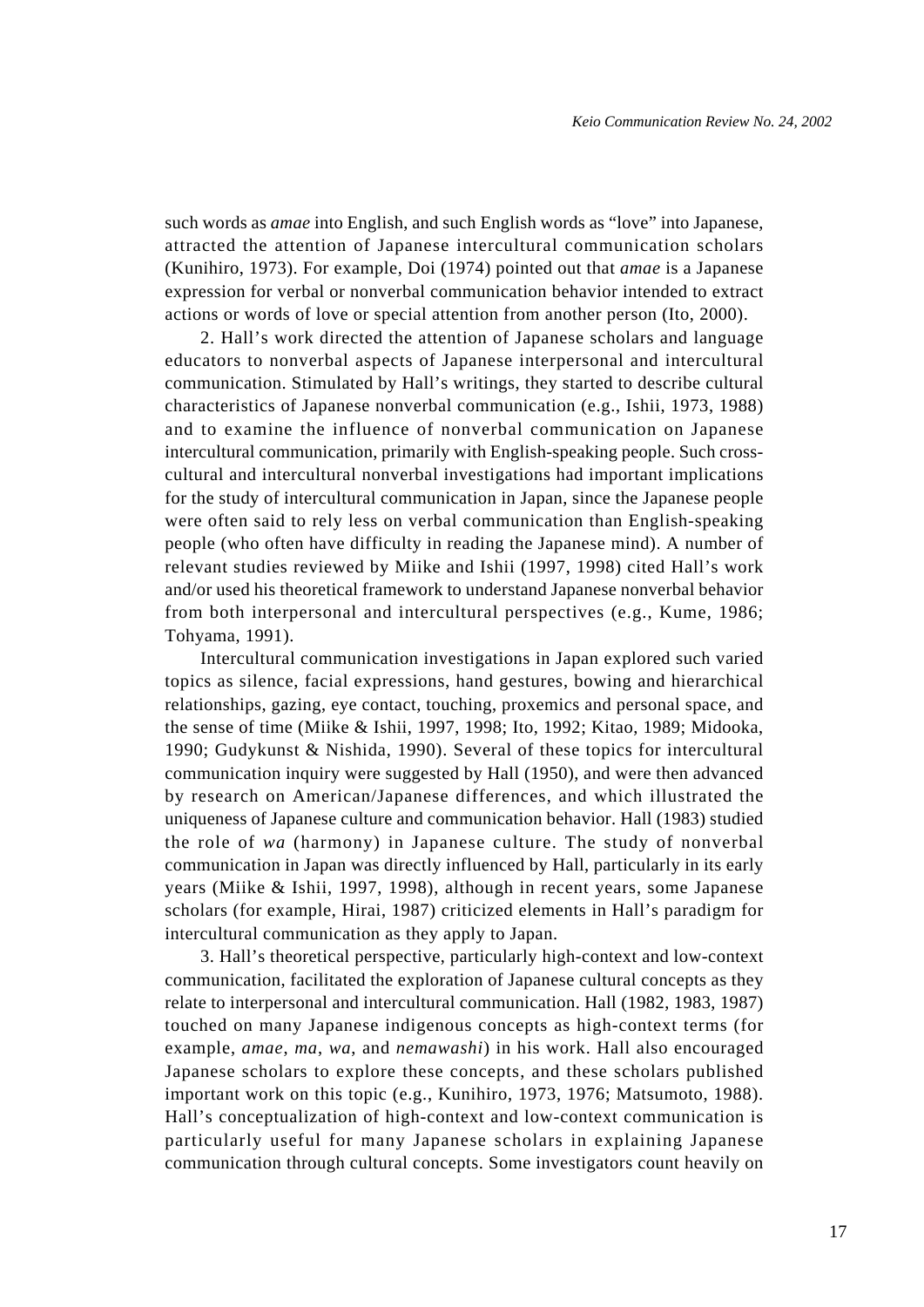these polar concepts, while others quote these concepts to solidify their theories (e.g., Ishii, 1984). This line of inquiry, along with *Nihonjinron* (the discussions of the Japanese people) boom, contributed to the advancement and recognition of the field of intercultural communication in Japan. Such attempts at indigenous conceptualizations also allowed Japanese scholars to make international contributions by capturing Japanese communication psychology and phenomena that cannot easily be explained in English (Ito, 2000).

Despite these important contributions of Edward T. Hall to intercultural communication studies in Japan, the celebration of his paradigm made Japanese scholars oblivious to some important intercultural issues for the Japanese.

1. As in the case of early U.S. intercultural communication research, Japanese intercultural communication scholarship paid scant attention to "domestic" intercultural relations with minority members of Japanese society, such as Koreans and Chinese. Almost all early research was conducted with the assumption that intercultural communication for the Japanese meant interaction with English-speaking people, particularly with U.S. Americans, in English. This limited conception of intercultural communication was because the simultaneous interpreters who introduced Hall's framework in Japan had strong connections with the world of *eikaiwa*. For example, Masao Kunihiro invited John C. Condon to the NHK English Conversation program to talk about Hall's work on nonverbal communication (Condon & Kunihiro, 1971).

2. Japanese intercultural communication scholarship followed Hall's difference-focused approach to compare and contrast cultural communication behaviors of Japanese and English-speaking peoples. This comparative focus resulted in the negation of similarities (Hirai, 1988) and in reinforcement of the "Japanese-as-unique" syndrome, which is said to be an indigenous barrier to Japanese communication across cultures. Little attempt has been made to date to specify cultural similarities, especially between Japanese and other Asians. Many Japanese cultural concepts, which are already conceptualized as they relate to intercultural communication, need to be compared with equivalent concepts in other Asian cultures (Miike, 2001).

3. Japanese intercultural communication scholarship generally neglected power and privilege issues in intercultural communication in Japanese society. Japanese intercultural communication scholarship has done little to change the Japanese "vertical" sense of intercultural relations based on their inferiority complex toward whites from high-income countries and their superiority complex toward people from low-income countries in general, including whites from Eastern and Southern Europe and Latin America. This problematic vertical sense of intercultural relations is a long-standing problem which needs to be solved in order to truly internationalize Japanese society.

The general conclusion of numerous investigations is that while many intercultural communication theories and behaviors from Edward T. Hall and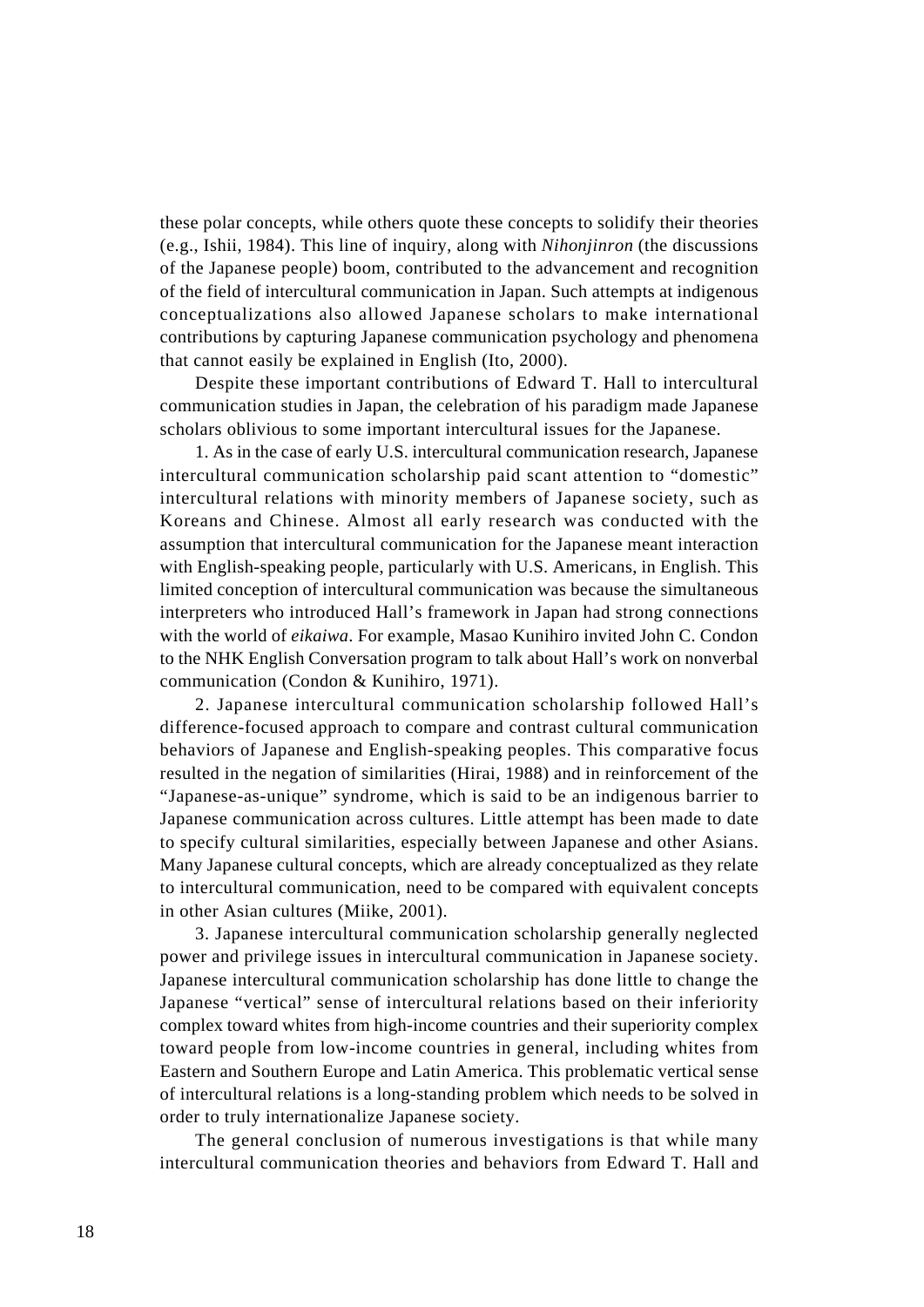other U.S. scholars can profitably be applied in Japan, there are many unique aspects of Japanese intercultural communication. These differences, and similarities (which are more numerous than the differences [Ito, 2000; Kincaid, 1987]), energized conceptualizations and investigations. Much remains to be done. Nishiyama (2001) concluded: "The new challenge then is to generate new approaches of investigation on how people from different cultures and speaking different languages actually influence each other in specific intercultural contexts."

#### **Conclusions**

The anthropologist Edward T. Hall, in collaboration with the linguist George L. Trager, established the original paradigm for intercultural communication, drawing particularly on (1) the Whorf-Sapir theory of linguistic relativity, and (2) Freudian psychoanalytic theory. Hall and Trager collaborated at a government training institute for diplomats and technical assistance workers in Washington, DC during the period from 1951 to 1955. The new field of intercultural communication migrated eventually into university-based departments of communication study in U.S. universities. In Japan, several university departments of communication offer courses in intercultural communication, but such instruction is also likely to be taught in business schools and in departments of English.

The beginning of intercultural communication at the Foreign Service Institute in the 1950s influences this field today. For example, participatory training methods were utilized at the FSI. Simulation games, exercises, and other experiential methods are presently used to teach many intercultural communication courses, perhaps more than in any other communication course. Hall insisted that a learner had to *do* intercultural communication, not just *talk* about it. The applied and ameliorative nature of intercultural communication is part of the paradigm originated at the FSI in the early 1950s. Many students who enroll in intercultural communication courses want to learn how to solve the difficult problems of intercultural communication, and this desire to gain intercultural communication competence is reflected in contemporary textbooks, such as Gudykunst and Kim (1984/1992/1997) and Rogers and Steinfatt (1999).

The case of Edward Hall and intercultural communication provides some understanding of the role of the founder of a new academic specialty. Perhaps, like Hall, the founder of a scholarly field needs to be eclectic in hybridizing ideas taken from various disciplinary sources, as in the case of Sigmund Freud and psychoanalytic theory (Rogers, 1994). A scholarly innovator also may be stimulated by encountering real-life problems that can best be solved through creating a new scholarly approach. In the case of Hall, this crisis or anomaly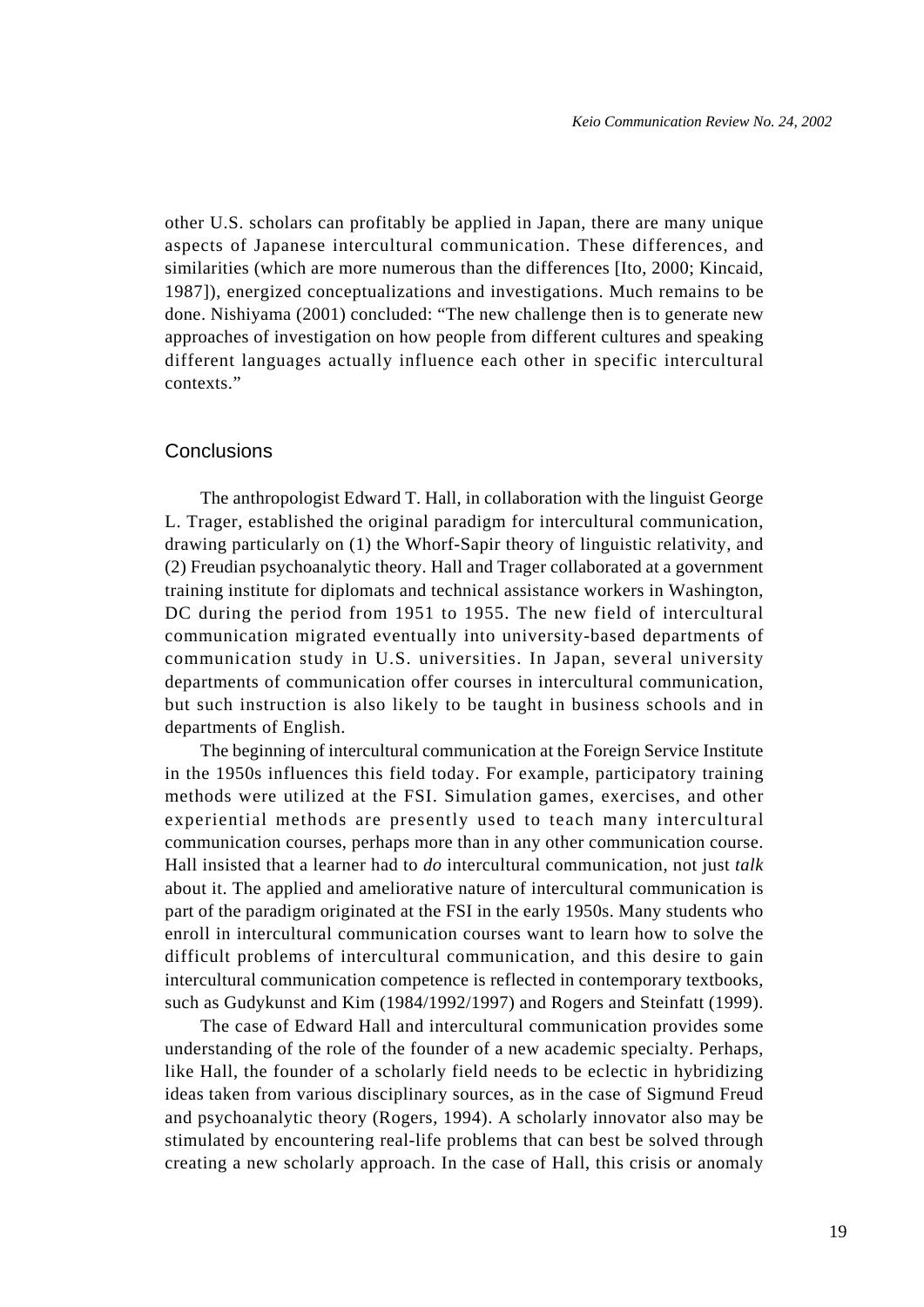(Kuhn, 1962/1970) occurred at the FSI when the usual content and methods of teaching anthropology were ineffective in training Foreign Service officers for international work.

Finally, an institutional base is needed (1) to bring together the key scholars who found a new scholarly field, and (2) to support training a cadre of students to diffuse the founders' paradigm. The Foreign Service Institute served admirably as a gathering place in which Hall, Trager, Birdwhistell, and others collaborated, but it was inappropriate as an organization in which to train a cadre of academic followers. After his experience at FSI, Hall taught in departments of anthropology at the Illinois Institute of Technology (IIT) and at Northwestern University, institutional settings that did not support the training of specialists in intercultural communication. In part due to this lack of institutional support, the field of intercultural communication eventually grew to strength in university departments of communication in the United States.

In Japan, scholarly attention to intercultural communication began in 1966 with publication of Hall's *The Silent Language* in Japanese, and expanded in the 1970s with Barnlund's (1975) book, *Public and Private Self in Japan and the United States*, and with the publication of influential volumes by Condon and Saito (1974, 1976), which grew out of conferences on intercultural communication that were held in Japan. More studies of Japanese/American intercultural communication have been completed than between any other pair of cultures, perhaps because of the stark cultural differences and due to the increasing contact between Japanese and Americans, particularly in business relationships.

Edward T. Hall's paradigm was a strong intellectual influence on conceptualizations of nonverbal communication in Japan, and, more broadly, in shaping the field of intercultural communication in Japan.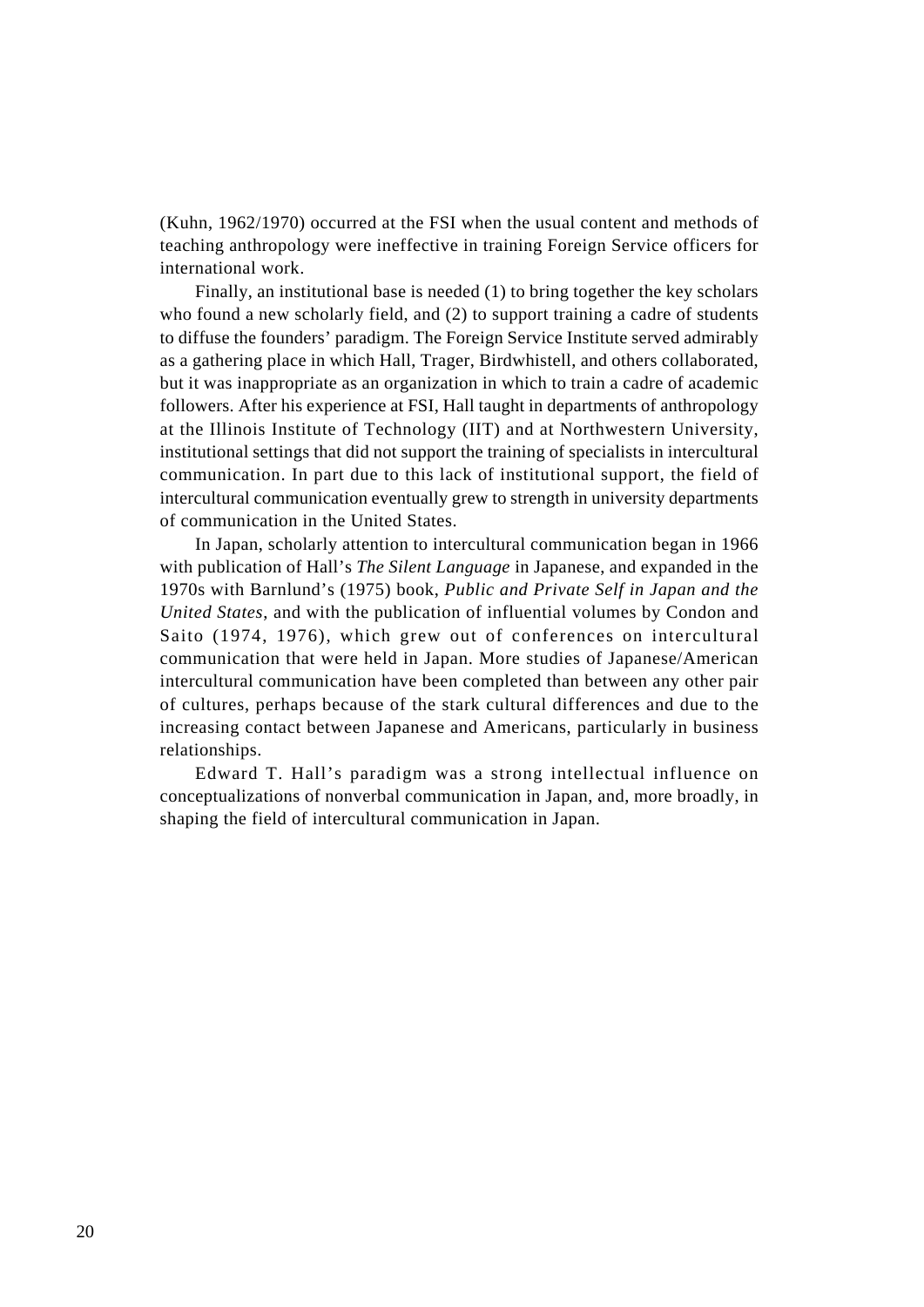# **REFERENCES**

- ANONYMOUS (1956). "A Tongue-Tied Foreign Service?" *American Foreign Service Journal*, 33: 28.
- BARNLUND Dean C. (1975). *Public and Private Self in Japan and the United States: Communicative Styles of Two Cultures*. Tokyo: Simul Press.
- BIRDWHISTELL Raymond L. (1952). *Introduction to Kinesics*. Washington, DC: Foreign Service Institute, Report.
- BRADFORD S. (1960). "Over the River and into the Language Course." *Foreign Service Journal*, 37: 24-25.
- CARROLL John B. (1940/1956). "Introduction." In Benjamin Lee WHORF. *Language, Thought and Reality: Selected Writings of Benjamin Lee Whorf*. Cambridge, MA: MIT Press, pp. 1-34.
- CONDON John C. & KUNIHIRO Masao (1971). "Interview: Nonverbal Communication." *Gendai Eigo Kyoiku (Modern English Teaching)*, 7(12): 12- 16 (Tokyo: Kenkyusha).
- CONDON John C. & SAITO Mitsuko (eds.) (1974). *Intercultural Encounters with Japan: Communication - Contact and Conflict*. Tokyo: Simul Press.
- CONDON John C. & SAITO Mitsuko (eds.) (1976). *Communication across Cultures for What? A Symposium on Humane Responsibility in Intercultural Communication*. Tokyo: Simul Press.
- DARWIN Charles (1872/1965). *Expressions of the Emotions in Man and Animals*. London: John Murray/Chicago: University of Chicago Press.
- DOI Takeo (1974). "Some Psychological Themes in Japanese Human Relationships." In John C. CONDON & Mitsuko SAITO (eds.), *Intercultural Encounters with Japan: Communication - Contact and Conflict*. Tokyo: Simul Press, pp. 17-26.
- GUDYKUNST William B. & KIM Young Yun (1984/1992/1997). *Communicating with Strangers: An Approach to Intercultural Communication*. New York: McGraw-Hill.
- GUDYKUNST William B. & NISHIDA Tsukasa (1990). "Communication in Interpersonal Relationships in Japan and the United States: Overview of a Research Program." *Bulletin of the Institute for Media and Communications Research, Keio University*, 35: 1-48.
- HALL Edward T., Jr. (1947). "Race Prejudice and Negro-White Relations in the Army." *American Journal of Sociology* 52: 401-409.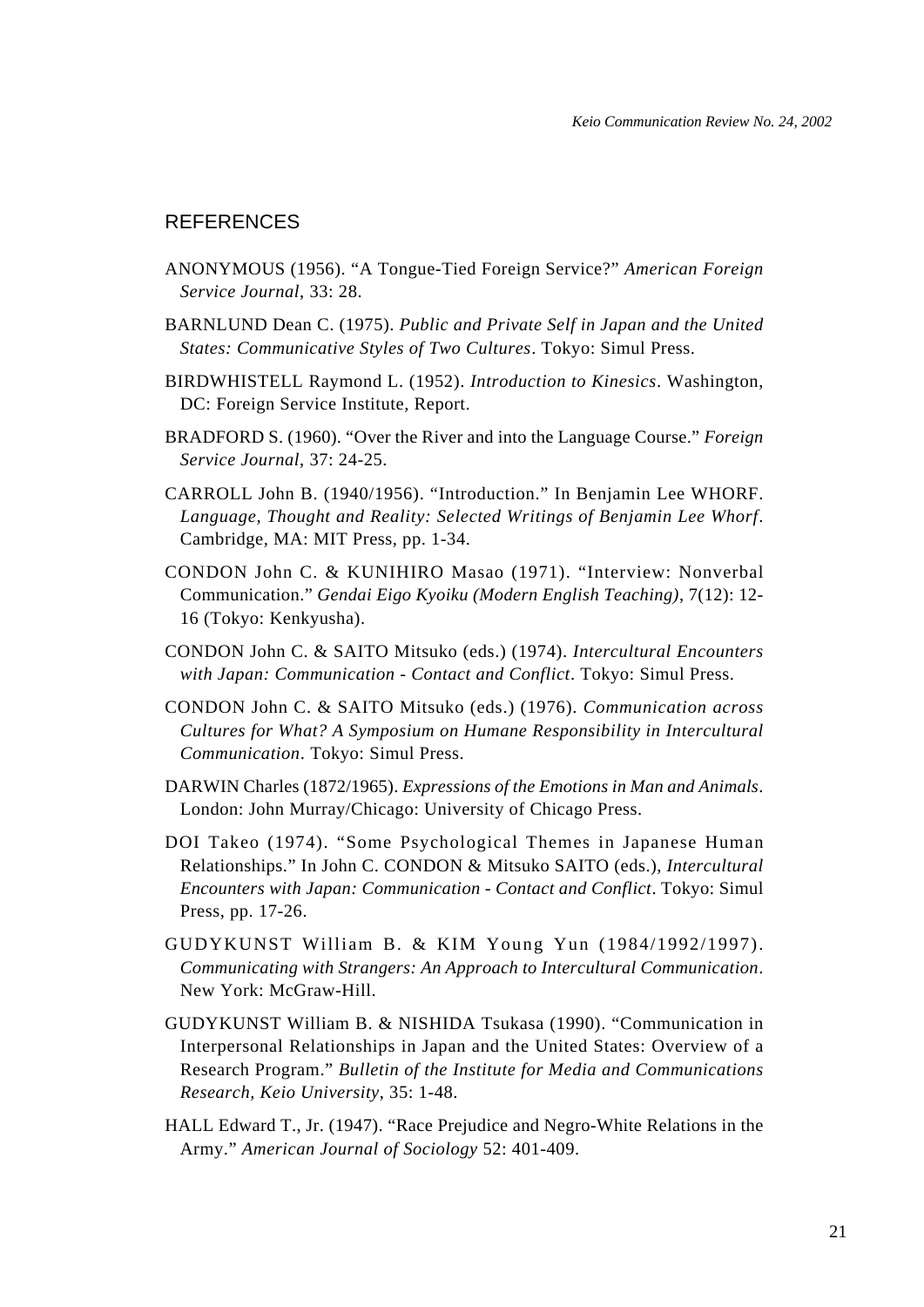- HALL Edward T., Jr. (1950). "Military Government on Truk." *Human Organization*, 9: 25-30.
- HALL Edward T. (1955). "The Anthropology of Manners." *Scientific American*,  $192.85 - 89$
- HALL Edward T. (1959). *The Silent Language*. New York: Doubleday; translated to Japanese in 1966 by Masao Kunihiro, Yoshimi Nagai and Mitsuko Saito as *Chinmoku No Kotoba*. Tokyo: Nanundo.
- HALL Edward T. (1966). *The Hidden Dimension*. New York: Doubleday; translated to Japanese in 1970 by Toshio Hidaka and Nobuyuki Sato as *Kakureta Jigen*. Tokyo: Misuzu Shobo.
- HALL Edward T. (1968). "Proxemics." *Current Anthropology*, 9: 83-108.
- HALL Edward T. (1976). *Beyond Culture*. New York: Doubleday; translated to Japanese in 1979 by Keiji Iwata and Yasushi Tani as *Bunka Wo Koete*. Tokyo: TBS Buritanika.
- HALL Edward T. (1978). "Human Needs for Autonomy and Dependence in Technological Environments: Review and Commentary." In Brent R. RUBIN (ed.). *Communication Yearbook II*. New Brunswick, NJ: Transaction Press, pp. 23-28.
- HALL Edward T. (1982). "Making Oneself Misunderstood: Languages No One Listens to." *Speaking of Japan*, 3(17): 20-22 (Tokyo: Keizai Koho Center).
- HALL Edward T. (1983). *The Dance of Life: The Other Dimension of Time*. New York: Doubleday/Anchor Books; translated to Japanese in 1983 by Akira Una as Bunka Toshiteno Jikan. Tokyo: TBS Buritanika.
- HALL Edward T. (1992). *An Anthropology of Everyday Life*. New York: Doubleday/Anchor Books.
- HALL Edward T. (1994). *West of the Thirties: Discoveries among the Navajo and Hopi*. New York: Doubleday/Anchor Books.
- HALL Edward T. & HALL Mildred R. (1987). *Hidden Differences: Doing Business with the Japanese*. New York: Doubleday/Anchor Books; translated to Japanese in 1986 by Jiro Katsuta as *Kakureta Sai: Doitsujin Wo Rikaisuru Tameni*. Tokyo: Media House.
- HALL Edward T. & TRAGER George L. (1953). *The Analysis of Culture*. Washington, DC: Foreign Service Institute/American Council of Learned Societies.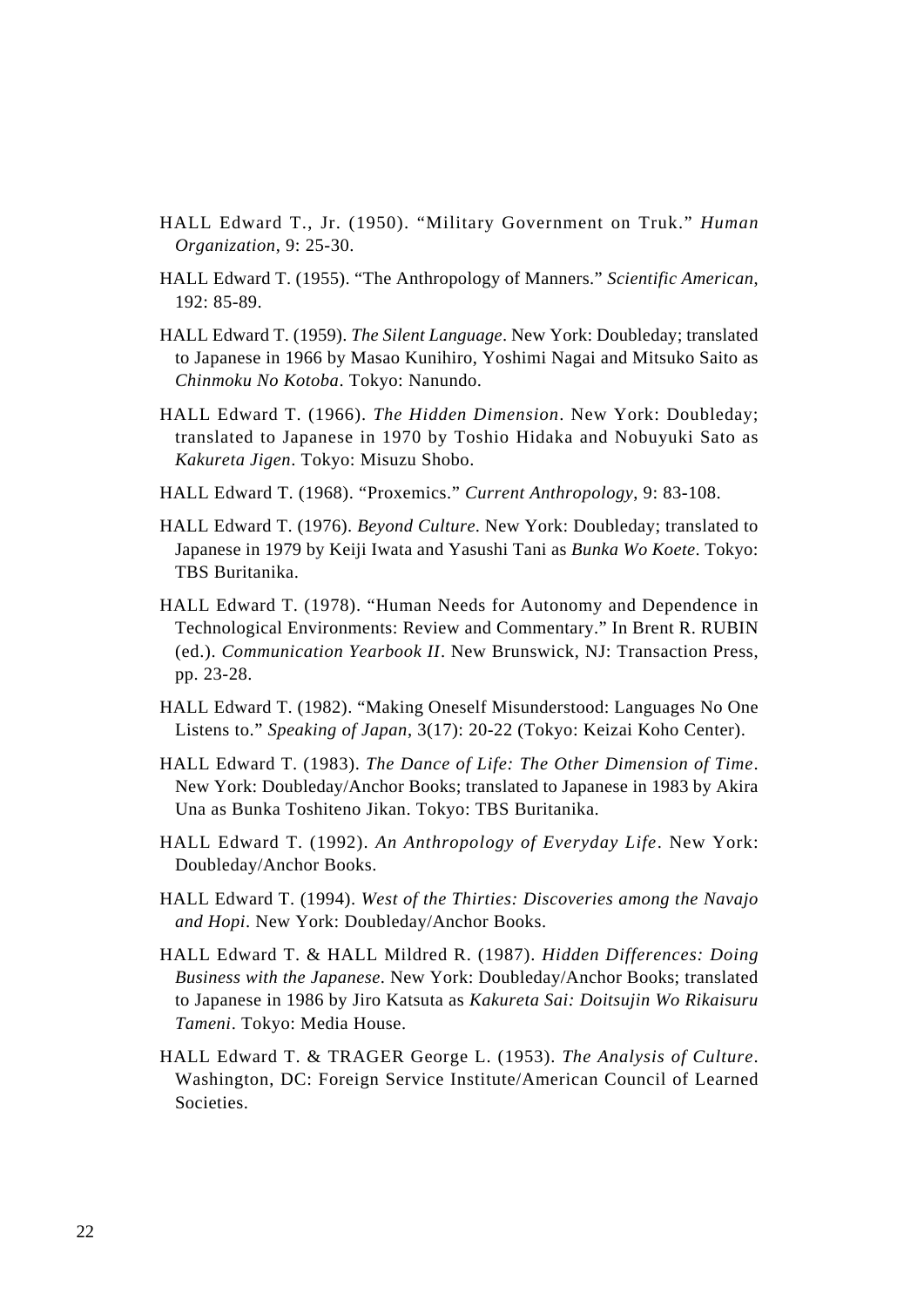- HARMAN Robert C. & BRIGGS Nancy E. (1991). "SIETAR Survey: Perceived Contributions of the Social Sciences to Intercultural Communication." *International Journal of Intercultural Relations*, 15(1): 19-23.
- HART William B. (1996). "A Brief History of Intercultural Communication: A Paradigmatic Approach." Paper presented at the Speech Communication Association, San Diego, CA. (Available at http://web.odu.edu/webroot/instr/ AL/wbhart.nsf/pages/histICC).
- HART William B. (1999a). "Interdisciplinary Influences in the Study of Intercultural Relations: A Citation Analysis of the *International Journal of Intercultural Relations*." *International Journal of Intercultural Relations*, 23(4): 575-589.
- HART William B. (1999b). *The Historical Contribution of Boasian Anthropology to the Interdiscipline of Intercultural Relations*. Ph.D. dissertation. Albuquerque: University of New Mexico, Department of Communication and Journalism.
- HERSKOVITS Melville J. (1973). *Cultural Relativism*. New York: Random House.
- HIRAI Kazuhiro (1987). "Conceptualizing a Similarity-Oriented Framework for Intercultural Communication Study." *Journal of the College of Arts & Sciences, Showa University*, 18: 1-18.
- HIRAI Kazuhiro (1988). "Intercultural Communication Education: What to Teach." *Speech Communication Education* (Journal of the Communication Association of Japan), 1: 1-26.
- HOCKETT Charles F. (1993). "George Leonard Trager." *Language*, 69: 778-788.
- ISHII Satoshi (1973). "Characteristics of Japanese Nonverbal Communicative Behavior." *Communication* (Journal of the Communication Association of the Pacific), 2(3): 43-60.
- ISHII Satoshi (1984). "*Enryo*-*Sasshi* Communication: A Key to Understanding Japanese Interpersonal Relations." *Cross Currents*, 11(1): 49-58.
- ISHII Satoshi (1988). *Nonverbal Communication in Japan*. Tokyo: The Japan Foundation, Office for the Japanese studies Center, Orientation Seminars on Japan Number 28.
- ITO Youichi (1992). "Theories on Intercultural Communication Styles from a Japanese Perspective: A Sociological Approach." In Jay BLUMLER, Jack MCLEOD, & Karl ROSENGREN (eds.), *Comparatively Speaking: Communication and Culture across Space and Time*. Thousand Oaks, CA: Sage, pp. 238-268.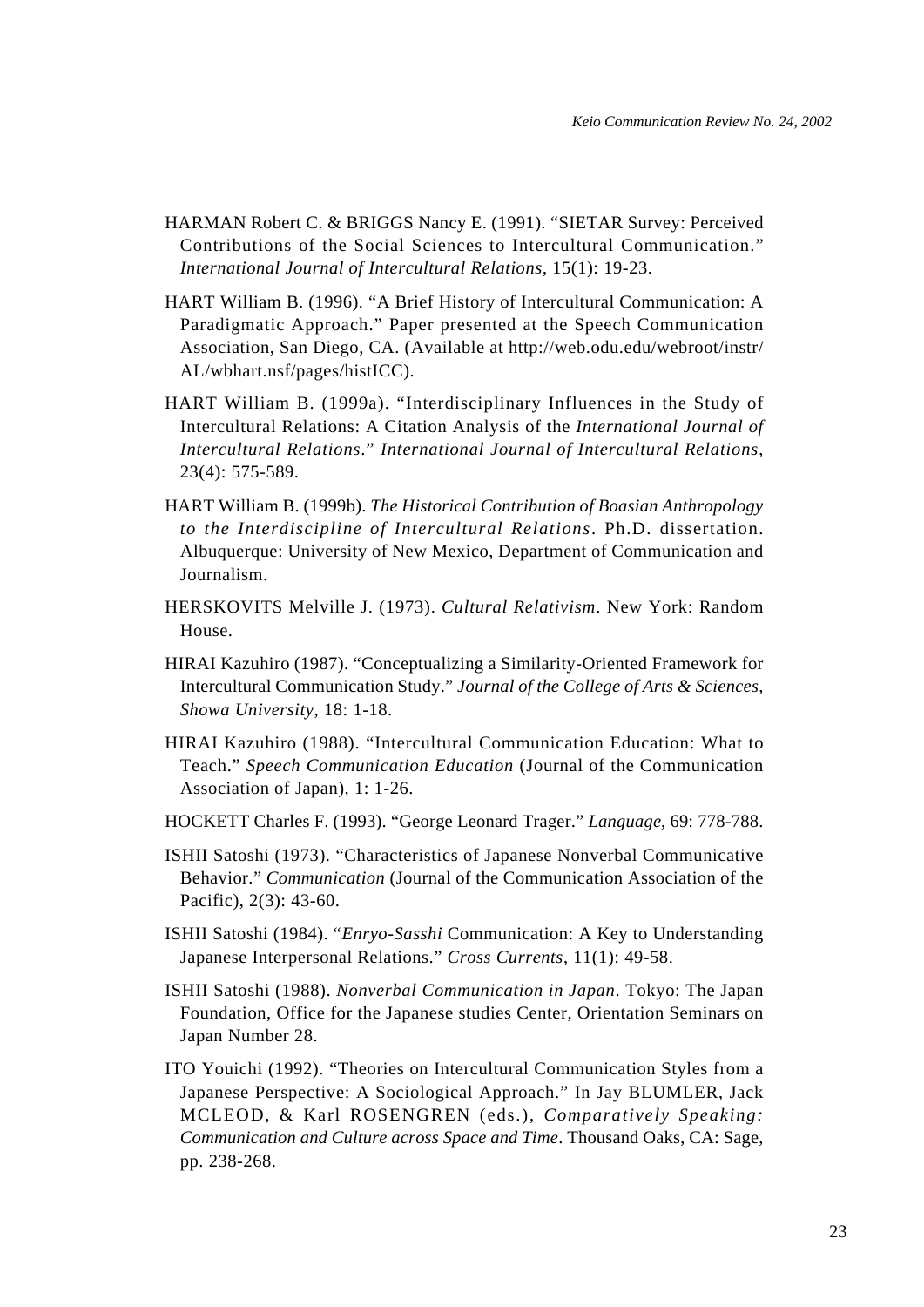- ITO Youichi (2000). "What Causes the Similarities and Differences among the Social Sciences in Different Cultures? Focussing on Japan and the West." *Asian Journal of Communication*, 10(2): 93-123.
- KINCAID D. Lawrence (ed.) (1987). *Communication Theory: Eastern and Western Perspectives*. San Diego, CA: Academic Press.
- KITAO Kenji (1989). "The State of Intercultural Communication in the United States: A Brief History to the Early 1980s." In Kenji KITAO & S. Kathleen KITAO (eds.), *Intercultural Communication: Between Japan and the United States*. Tokyo: Eichosha Shinsha, pp. 3-26.
- KUHN Thomas S. (1962/1970). *The Structure of Scientific Revolutions*. University of Chicago Press.
- KUME Teruyuki (1986). "Perception of Time of Japanese and Americans in Intercultural Settings." *Kobe City University Journal*, 37(1-3): 63-85.
- KUNIHIRO Masao (1973). "Indigenous Barriers to Communication." *The Japanese Interpreter*, 8(1): 96-108.
- KUNIHIRO Masao (1976). "The Japanese Language and Intercultural Communication." *The Japanese Interpreter*, 10(3/4): 270-283.
- LEDERER William J. & BURDICK Eugene (1958). *The Ugly American*. New York: Norton.
- LEEDS-HURWITZ Wendy (1990). "Notes in the History of Intercultural Communication: The Foreign Service Institute and the Mandate for Intercultural Training." *Quarterly Journal of Speech*, 76(3): 262-281.
- MATSUMOTO Michihiro (1988). *The Spoken Way-Haragei: Silence in Japanese Business and Society*. Tokyo: Kodansha International.
- MIDOOKA Kiyoshi (1990). "Characteristics of Japanese-Style Communication." *Media Culture & Society*, 12(4): 477-489.
- MIIKE Yoshitaka (2001). "Beyond Eurocentrism in the Intercultural Field: Searching for an Asiacentric Paradigm," Paper presented at the National Communication Association, Atlanta, GA.
- MIIKE Yoshitaka & ISHII Satoshi (1997). "An Analysis of the English-Language Literature on Japanese Nonverbal Communication (1966-1997): Part I" (in Japanese). *Intercultural Communication Studies*, 10: 119-135.
- MIIKE Yoshitaka & ISHII Satoshi (1998). "An Analysis of the English-Language Literature on Japanese Nonverbal Communication (1966-1997): Part II" (in Japanese). *Intercultural Communication Studies*, 11: 137-150.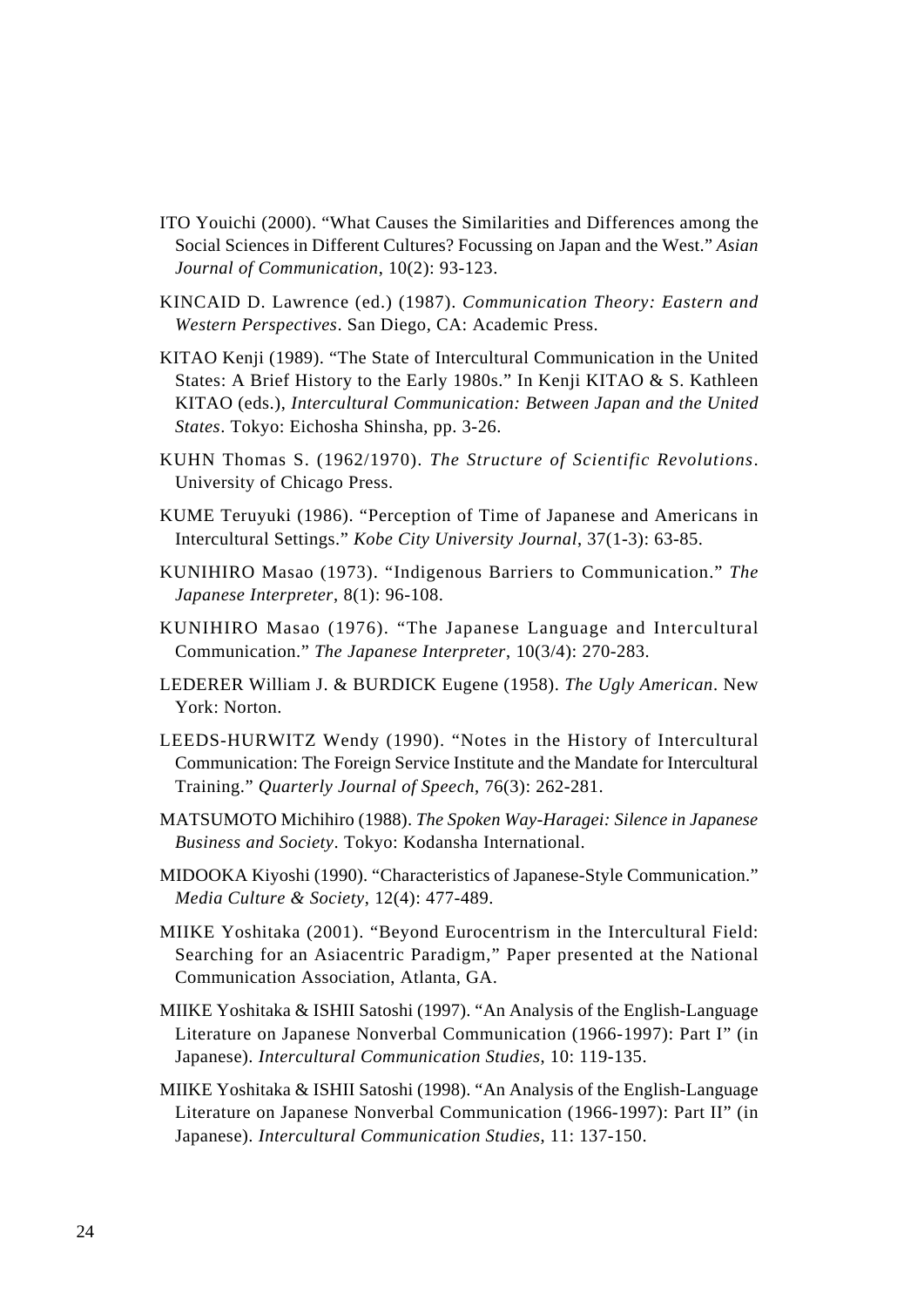- MODELL Judith S. (1983). *Ruth Benedict: Patterns of a Life*. Philadelphia: University of Pennsylvania Press.
- MURRAY Stephen D. (1994). *Theory Groups and the Study of Language in North America: A Social History*. Amsterdam: John Benjamins.
- NISHIYAMA Kazuo (2001). "A New Challenge to Intercultural Communication Scholars and Researchers." *Newsletter: Intercultural Communication*, 39: 1-2.
- PERRY Helen Swick (1982). *Psychiatrist of America: The Life of Harry Stack Sullivan*. Cambridge, MA: Belknap Press.
- ROGERS Everett M. (1994). *A History of Communication Study: A Biographical Approach*. New York: Free Press.
- ROGERS Everett M. (1999). "Georg Simmel's Concept of the Stranger and Intercultural Communication Research." *Communication Theory*, 9(1): 58-74.
- ROGERS Everett M. (2000). "The Extensions of Men: The Correspondence of Marshall McLuhan and Edward T. Hall." *Mass Communication and Society*, 3(1): 117-135.
- ROGERS Everett M. & HART William B. (2001). "The Histories of Intercultural, International, and Development Communication." In William B. GUDYKUNST & Bella MODY (eds.), *Handbook of International and Intercultural Communication*, Third Edition. Thousand Oaks, CA: Sage, pp. 1-18.
- ROGERS Everett M. & STEINFATT Thomas M. (1999). *Intercultural Communication*. Prospect Heights, IL: Waveland Press.
- SIMMEL Georg (1908). *Soziologie: Untersuchungen über die formen der vergesellschaftung* (Sociology: Studies in the Forms of Societalization). Leipzig: Duncker and Humblot.
- SIMMEL George (1921). "The Social Significance of the 'Stranger'." In Robert E. PARK & Ernest W. BURGESS (eds.), *Introduction to the Science of Sociology*. University of Chicago Press, pp. 322-327.
- SMITH Alfred G. (1966). *Communication and Culture: Readings in the Codes of Human Interaction*. New York: Holt, Rinehart & Winston.
- SORRELLS Kathyrn (1998). "Gifts of Wisdom: An Interview with Dr. Edward T. Hall." *The Edge: The E-Journal of Intercultural Relations*, 1(3): 1-12. Retrieved October 20, 1998 from the World Wide Web: http:// www.interculturalrelations.com/vli3Summer1998/sum98sorrellhall.htm..

SUMNER William Graham (1906/1940). *Folkways*. Boston: Ginn.